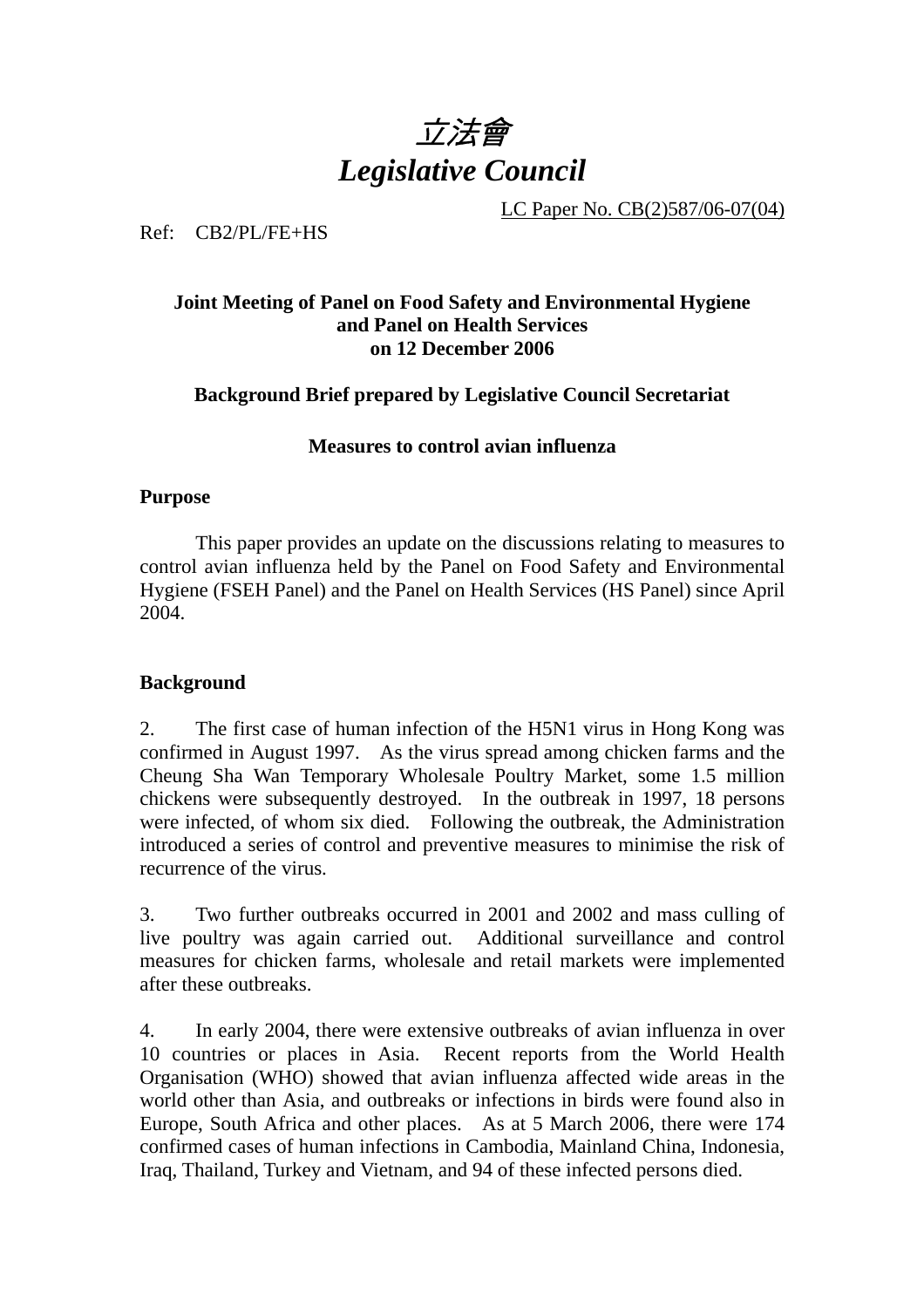5. The FSEH Panel held a series of meetings and joint meetings with the HS Panel between 2004 and 2006 to discuss with the Administration the preventive and contingency measures to guard against avian influenza outbreaks in Hong Kong.

# **Measures to control avian influenza**

## Preventive measures at farm, wholesale and retail levels

6. On 2 April 2004, the Administration briefed the FSEH Panel on the public consultation paper on "Prevention of avian influenza: consultation on long term direction to minimise the risk of human infection". Apart from the enhanced surveillance and monitoring measures put in place to prevent avian influenza outbreaks in local farms and wholesale/retail markets, the Administration informed the Panel that, for the protection of public health, the present mode of operation of the live poultry trade would have to be modified.

7. The Administration advised that its long-term vision was to sustain the goal of zero infection and transmission of the virus in Hong Kong. To achieve this, it was the policy to separate humans from live poultry and to minimise the contact between the public and live poultry. According to the consultation paper, there was an urgent need for the existing modus operandi of the live poultry trade, especially at the retail end, to change as and when the supply of live poultry from the Mainland was resumed after the outbreak situation in the region had stabilised.

8. Immediate improvement measures to minimise the contact between consumers and live poultry at the retail markets and fresh provision shops had been put in place. All cages holding live poultry at retail outlets should either be kept at a minimum distance of one metre or segregated from consumers by means of acrylic panels. At the wholesale level, the Administration planned to separate the wholesale markets for local and Mainland chickens. At the farm level, the biosecurity of local poultry farms would be further enhanced. The Administration would also review the transportation system for the conveyance of live poultry.

9. In the medium term, the Administration proposed to reduce the number and density of market stalls through a voluntary buy-out package (see paragraphs 10 to 16 below). This would provide space in retail markets to facilitate improvements to the market design, in order to further separate the storage and culling areas of live poultry from consumers.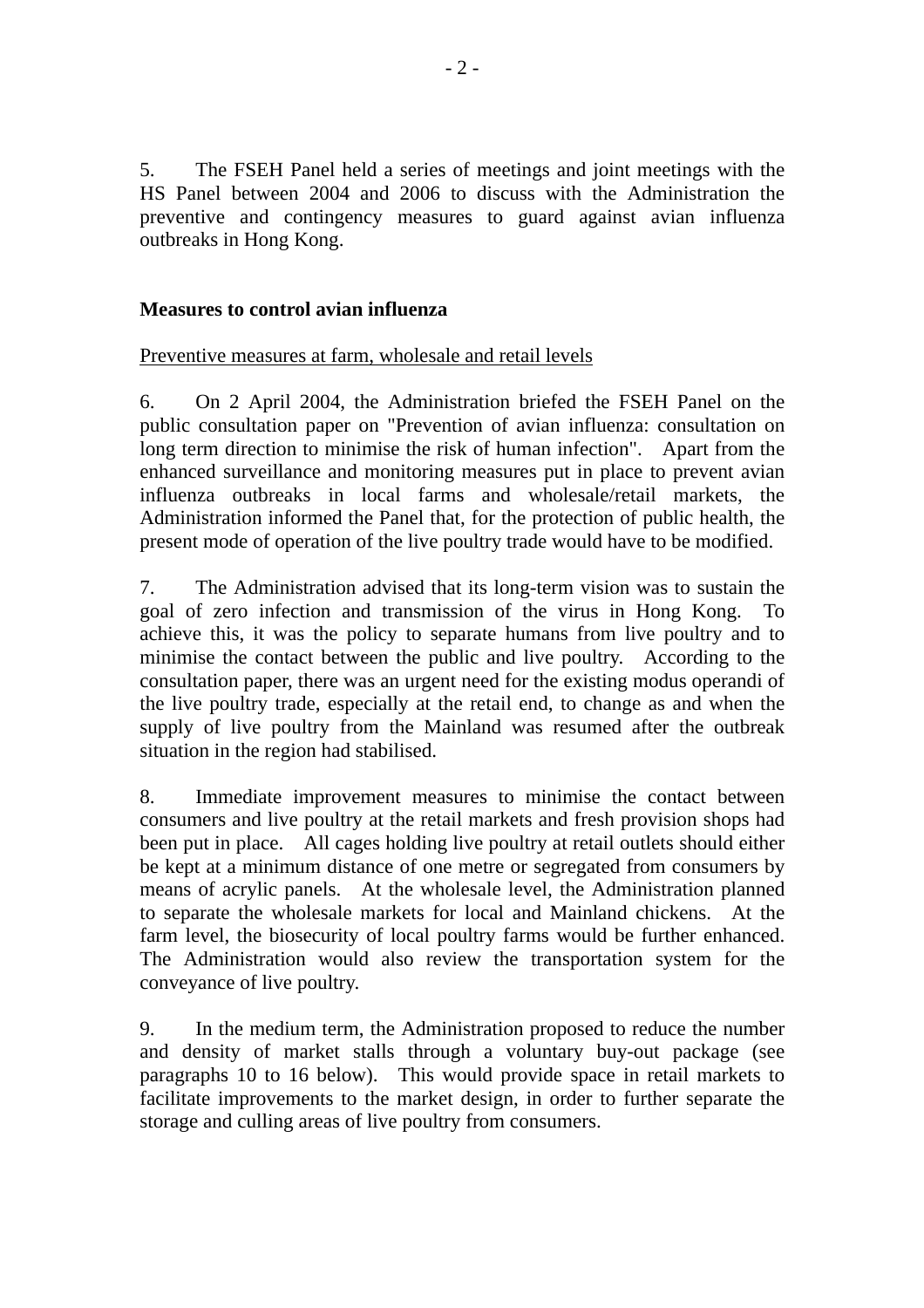### Voluntary surrender of licences/tenancies scheme

# *Live poultry retailers*

10. On 25 May 2004, the Administration consulted the FSEH Panel on the proposed voluntary scheme to encourage live poultry retailers to surrender their fresh provision shop licences (with endorsement to sell live poultry), or live poultry stall tenancies in markets under the Food and Environmental Hygiene Department (FEHD), in return for an ex-gratia payment (EGP).

11. According to the Administration, the scheme was targeted at those small poultry stalls, which had physical constraints to upgrade their hygiene conditions to meet the new requirements, to surrender their licences or tenancies.

12. Under the original proposal presented to the FSEH Panel, an EGP equivalent to 39 months' average rental of live poultry stalls at FEHD markets would be payable to those who surrendered their licences/tenancies. Financial assistance of up to \$10,000 and retraining courses would be provided to live poultry workers who would become unemployed after their employers surrendered their licences/tenancies. On the other hand, a loan would be granted to those retailers who wanted to continue operation and make investment in upgrading the hygiene conditions to meet the new public health requirements. The scheme would be valid for one year.

13. At its meeting on 25 May 2004, the FSEH Panel expressed reservations about the proposed scheme, particularly the basis for calculating the EGP and the assistance to live poultry workers. The Panel urged the Administration to further discuss with the trade and submit an improved package to increase the attractiveness of the scheme. After further discussion with the trade, the Administration submitted a revised proposal which was approved by the Finance Committee (FC) on 2 July 2004 (see **Appendix I**). In the revised proposal, the EGP for stalls measuring 15 square metres or less was increased from \$173,000 to \$200,000 per stall. As compared to the initial proposal presented to the FSEH Panel on 25 May 2004, the EGP for small stalls measuring 15 square metres or less had increased by about 60% and that for medium to large stalls measuring over 15 square metres by about 40%.

14. When discussing the progress of the voluntary surrender scheme on 26 October 2004, the FSEH Panel expressed concern that only a small number of ex-live poultry retail workers could attend the tailor-made retraining courses under the scheme. Some Panel members pointed out that many poultry workers did not have formal employment relationship with the retailers and therefore could not provide documentary evidence in support of their applications for retraining. The Panel passed a motion at the meeting urging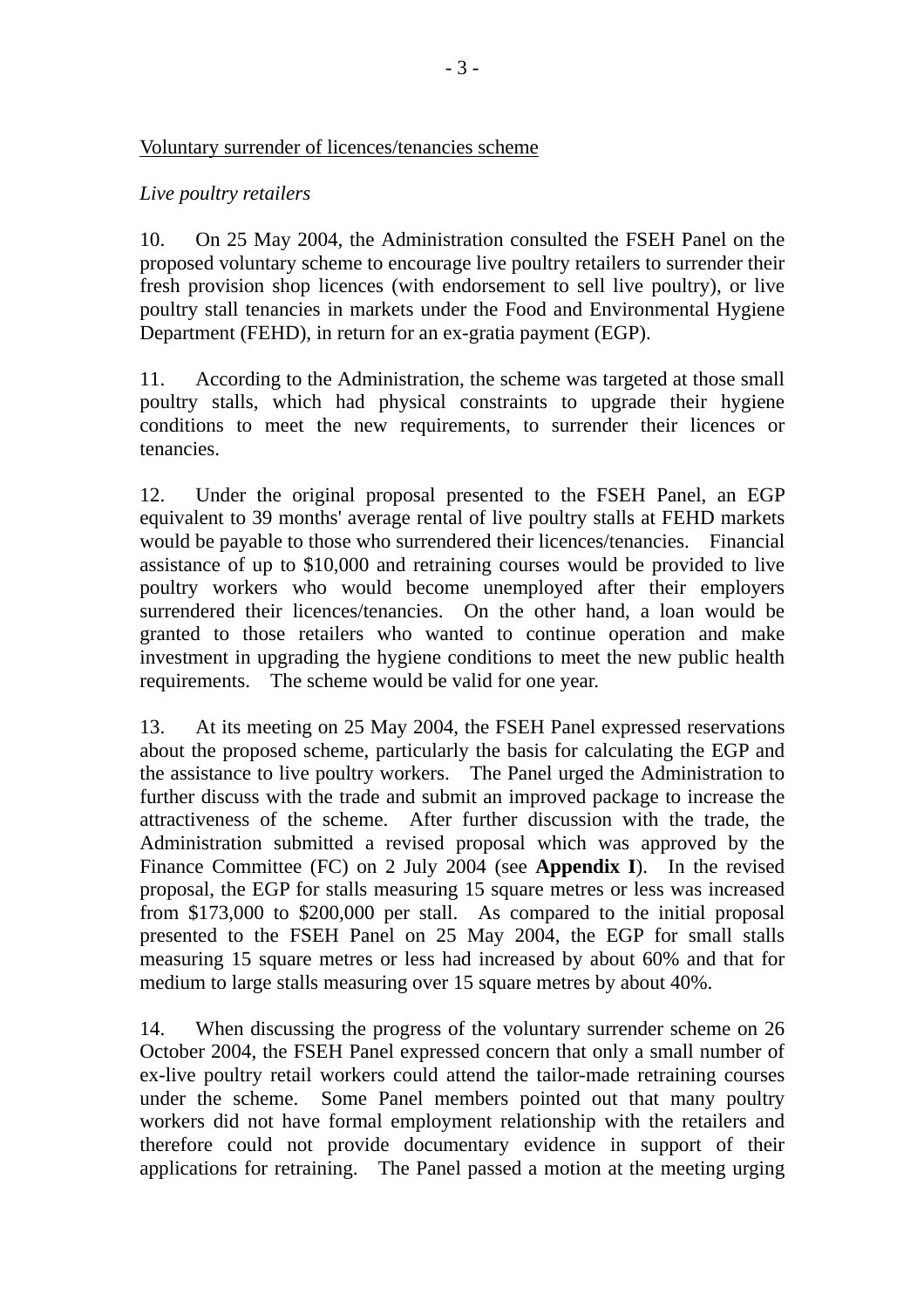the Health, Welfare and Food Bureau to submit a revised paper to FC to provide training courses and one-off special grants to those unemployed live poultry retail workers whose employers had not surrendered their licences/tenancies.

15. The FSEH Panel expressed similar concern at the meetings on 11 January, 14 March and 7 April 2005. The Administration explained that, to ensure proper use of public funds, the requirement for documentary evidence could not be waived. However, the Administration would welcome suggestions from the industry on ways to help poultry workers who were unemployed. The Administration also advised that poultry workers could apply for ordinary retraining courses provided by the Employees Retraining Board if they were currently unemployed. The Administration did not consider it necessary or appropriate to amend the details of the voluntary surrender scheme as approved by FC on 2 July 2004.

16. As regards the response to the voluntary surrender scheme, the Administration advised the FSEH Panel in May 2005 that, of the 814 live poultry retail outlets, a total of 244 applications had been received as at 19 May 2005. To address members' concern that some tenancies could not be terminated prematurely because of contractual obligations, the Administration had decided to extend the three-month period for applications of the EGP to six months. The new arrangement also applied to live poultry retailers who had submitted the applications but had not yet entered into agreement with the Administration on the EGP as at 26 May 2005. The extension did not apply to applicants who had already signed the agreement before 26 May 2005.

# *Live poultry farmers, wholesalers and transporters*

17. On 14 June 2005, the Administration informed the FSEH Panel that the voluntary surrender of licences/tenancies scheme would be extended to live poultry farmers, wholesalers and transporters. The Administration proposed that -

- (a) for poultry farmers, the EGP payable would follow broadly the formulae for public development clearance, with a minimum set at \$300,000 per licence to encourage smaller poultry farms to surrender their licences;
- (b) for live poultry wholesalers who chose to surrender their tenancies at the Cheung Sha Wan Temporary Wholesale Poultry Market and the Western Wholesale Food Market, the EGP would be 27 months' average rental plus an additional 12 months' rental;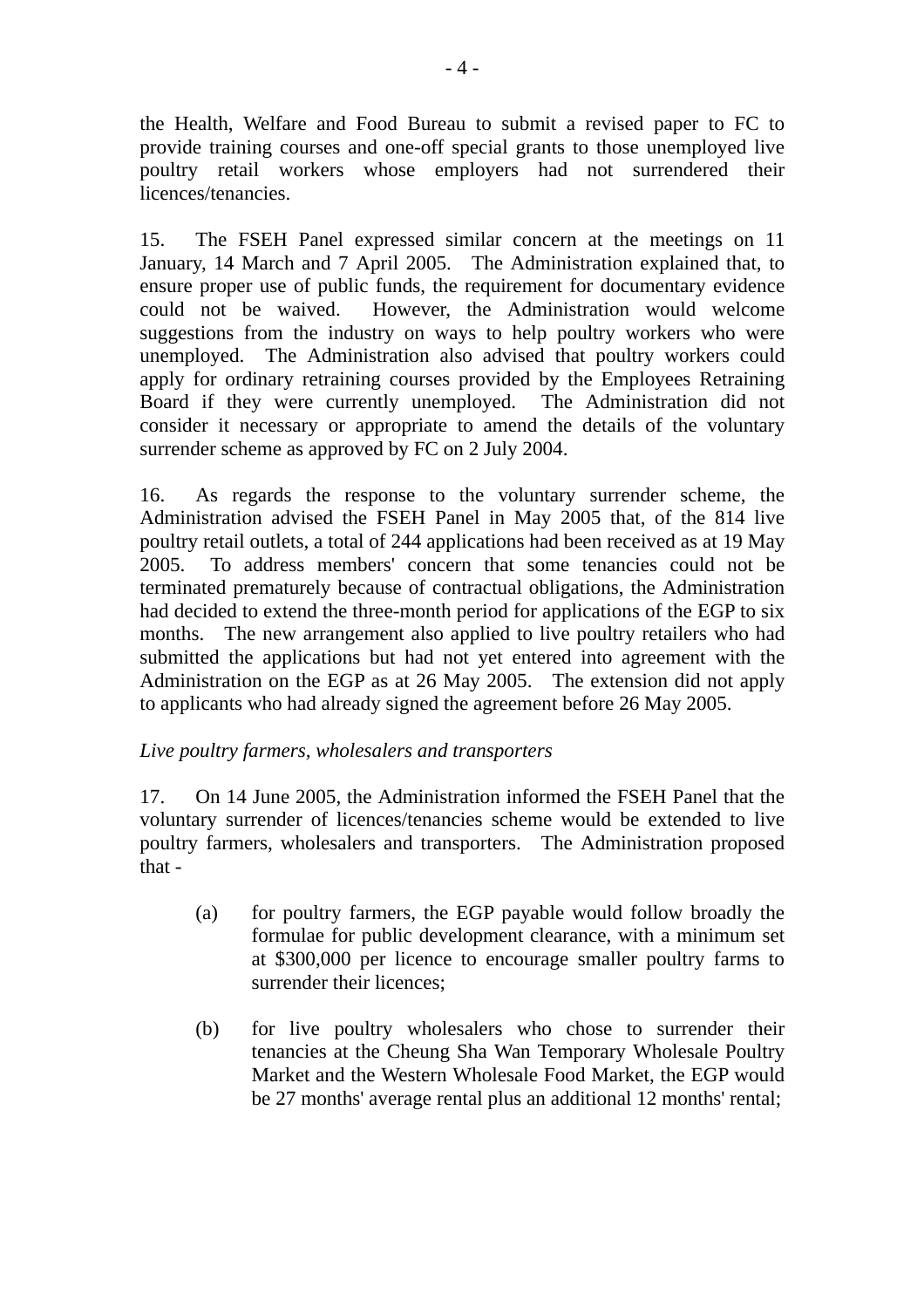- (c) for live poultry farm/wholesale/transport workers who would become unemployed as a result of their employers ceasing operation under the voluntary surrender scheme, an one-off grant of \$18,000 would be payable; and
- (d) a loan up to \$50,000 per vehicle would be provided to live poultry transporters who wished to upgrade their vehicles for the transport of chilled/frozen poultry. For live poultry transporters who chose to surrender their monthly tenancies of parking spaces at the Wholesale Markets, an EGP of \$50,000 would be provided instead.

18. In view of the strong reservations expressed by the live poultry trades about the voluntary surrender scheme, the FSEH Panel passed a motion at its meeting on 14 June 2005 opposing the proposed voluntary surrender packages. Some Panel members urged the Administration to improve the compensation package to increase its attractiveness. The Administration subsequently revised its proposal which was approved by FC on 8 July 2005 (see **Appendix II**). In the revised proposal, a minimum EGP payable to chicken farms was set at \$450,000 per licence to encourage smaller poultry farms to surrender their licences, and an additional lump sum payment of \$150,000 was provided to chicken farms to account for their investment in biosecurity facilities.

# *Expiry of the scheme*

19. The Administration advised the FSEH Panel at its meeting on 13 October 2006 that the scheme for live poultry farmers, wholesalers and retailers had expired in August 2006. About 80% of live poultry farmers, 17% of wholesalers and 42% of retailers had surrendered or applied to surrender their licences/market tenancies to the Administration. The scheme had brought the current maximum licensing capacity of local poultry farms to well below two million of live poultry population and reduced the risk of avian influenza outbreak amongst the local poultry.

# Development of a poultry slaughtering plant

20. At its meeting on 2 April 2004, the FSEH Panel was informed that two options were proposed in the Consultation Paper, i.e. the "cold chain" (or central slaughtering) approach, and the "freshly slaughtered chickens" (or regional slaughtering) approach. The Panel held a special meeting on 4 June 2004 to gauge the views of experts and the trade on these two options.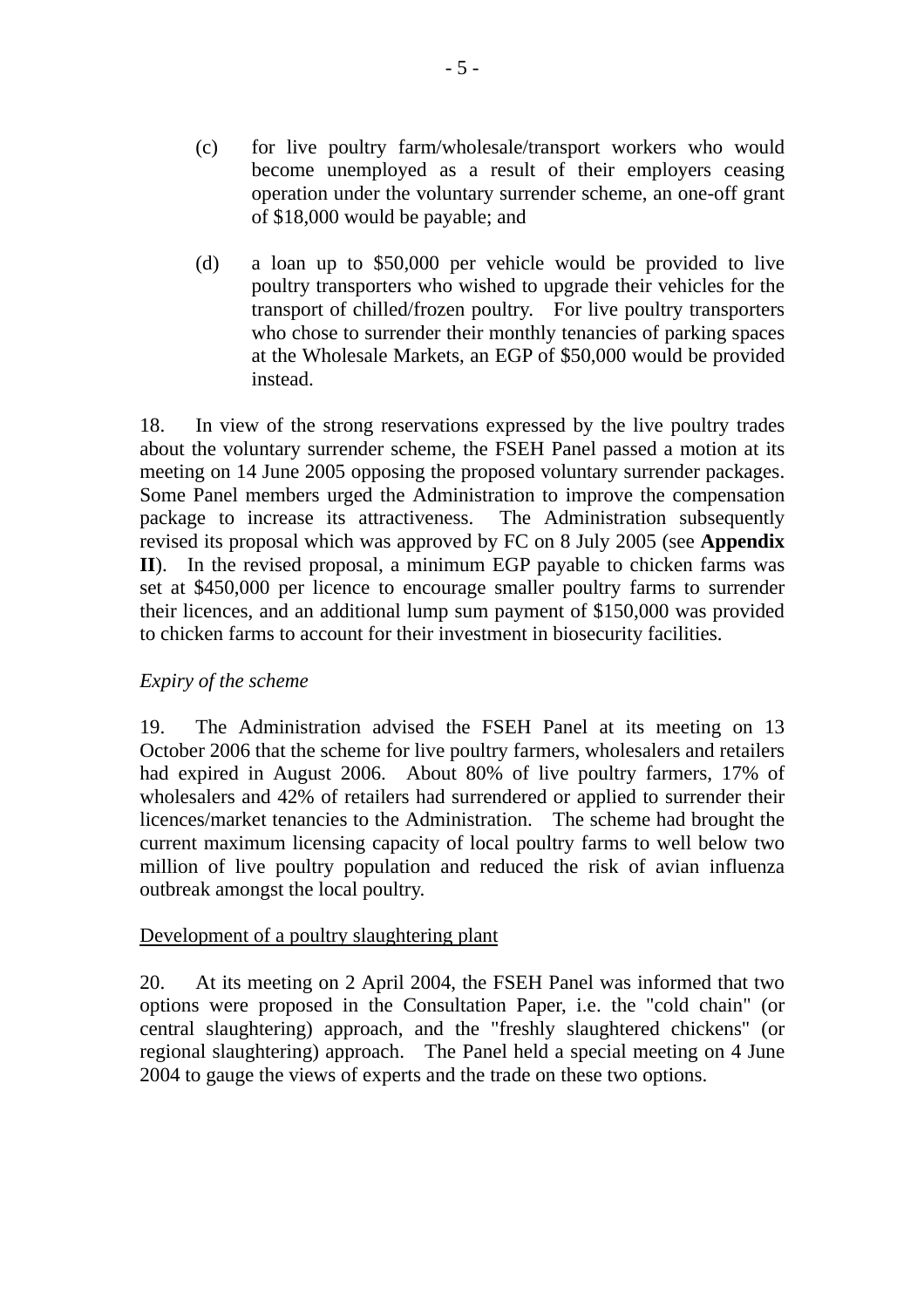21. The medical experts preferred the "cold chain" option which was considered to be the most effective approach to prevent avian influenza. However, most members and representatives from the live poultry trade strongly opposed this option. They were concerned that the proposed central slaughterhouse would not be able to compete with poultry processing plants over the border, and the live poultry trade in Hong Kong would be wiped out eventually, as in the case of live geese and ducks trade after 1997.

22. While the live poultry trade also opposed the "freshly slaughtered poultry" option, some Panel members considered that this approach could be further explored. Some medical experts also agreed that this option could help reduce human contact with live poultry and effectively prevent avian influenza. Under this option, slaughtering of live poultry would be conducted in a few regional slaughtering hubs. There would be retail outlets in the hubs which were separate from the poultry storage and culling areas. Consumers would have a choice of purchasing either chilled chickens or freshly slaughtered chickens. According to the Administration, although this option would be more expensive than the "cold chain" option, it would provide greater flexibility for the live poultry trade to change to a new mode of operation.

23. On 11 January 2005, the Administration informed the FSEH Panel that diverse views had been received during the public consultation exercise from the professional groups, the live poultry trade and the general public. As the live poultry trade raised strong objection to central slaughtering, the Administration had not taken a policy decision on whether central or regional slaughtering should be adopted. Nevertheless, it was actively exploring the feasibility of converting the Western Wholesale Food Market into a small to medium sized slaughterhouse on a pilot basis.

24. Panel members urged the Administration to fully consult the relevant trades and address their areas of concern in taking a decision on the development of the poultry slaughtering plant. They also urged the Administration to provide details of the pilot scheme to convert the Western Wholesale Food Market into a small to medium sized slaughterhouse.

25. The Administration advised the FSEH Panel on 17 October 2005 that a consultancy study was commissioned to explore the commercial viability of private sector involvement in the development of a poultry slaughtering plant, and the findings would likely be available by the end of 2005.

26. On 14 March 2006, the Administration advised the FSEH Panel that it would be more appropriate to identify a site for developing a poultry slaughtering plant in the New Territories as, if the plant was to be located in the urban area, the surrounding environment would inevitably be affected and the long transportation route of live poultry would not only cause possible nuisance to the urban area but also increase the risk of avian influenza. Some Panel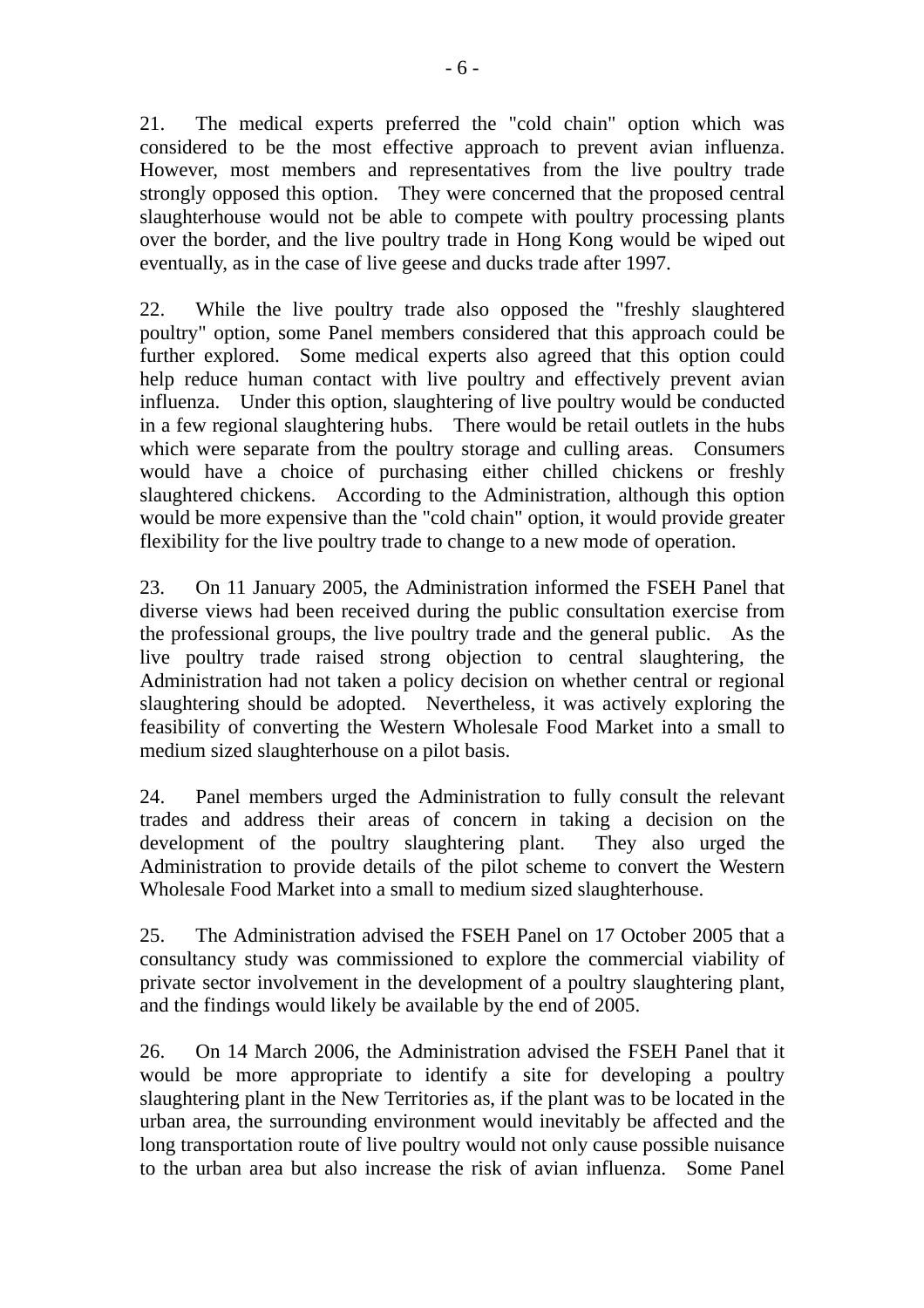members considered that the re-configuration of poultry stalls in some markets to segregate live poultry from customers was effective and doubted the need for a poultry slaughtering plant which would wipe out the live poultry trade. Panel members also expressed concern about the financial viability of the proposed plant and the impact on the live poultry workers.

27. At the meeting of the FSEH Panel on 11 April 2006, the Administration advised that a site suitable for developing the proposed slaughtering plant had been identified in Sheung Shui. The Administration's intention was to have the proposed poultry slaughtering plant developed and operated by the private sector through open tender under a Build, Own, Operate and Transfer arrangement. Upon the operation of the proposed poultry slaughtering plant, the sale of live poultry at retail outlets would be prohibited and legislative amendments would be necessary to effect the implementation of the ban.

28. The Administration considered that the development of a slaughtering plant was the long-term measure to reduce the risk of human infection of H5N1. The Administration also explained that, while the biosecurity measures put in place in local chicken farms had been proven effective in preventing avian influenza outbreak in Hong Kong, it was uncertain whether measures adopted for retail outlets would remain effective. As poultry retail workers had close contact with live poultry in markets even with the new design of poultry stalls, which was commonly known as "chicken boutique", the risk of human infection still existed.

29. During the discussion on the development of the proposed poultry slaughtering plant, Panel members reiterated their areas of concern about the financial viability of the proposed poultry slaughtering plant, the monopoly of the supply and distribution of chilled chickens, and the assistance for the affected poultry workers.

30. A delegation of the FSEH Panel conducted a visit to Singapore and Kuala Lumpur to obtain first-hand information about the operation of poultry slaughtering plants in these places in July 2006. The observations of the delegation are in **Appendix III**.

31. At the meeting of the FSEH Panel on 13 October 2006, the Administration informed Panel members that they had identified a suitable site at Man Kam To Road in Sheung Shui for developing a poultry slaughtering and processing plant and consulted the North District Council. A formal tender exercise would be conducted and a bill introduced into Legislative Council in 2007 to provide a regulatory framework for the operation of the plant. It was expected that the plant could come into operation in 2009-2010 at the earliest.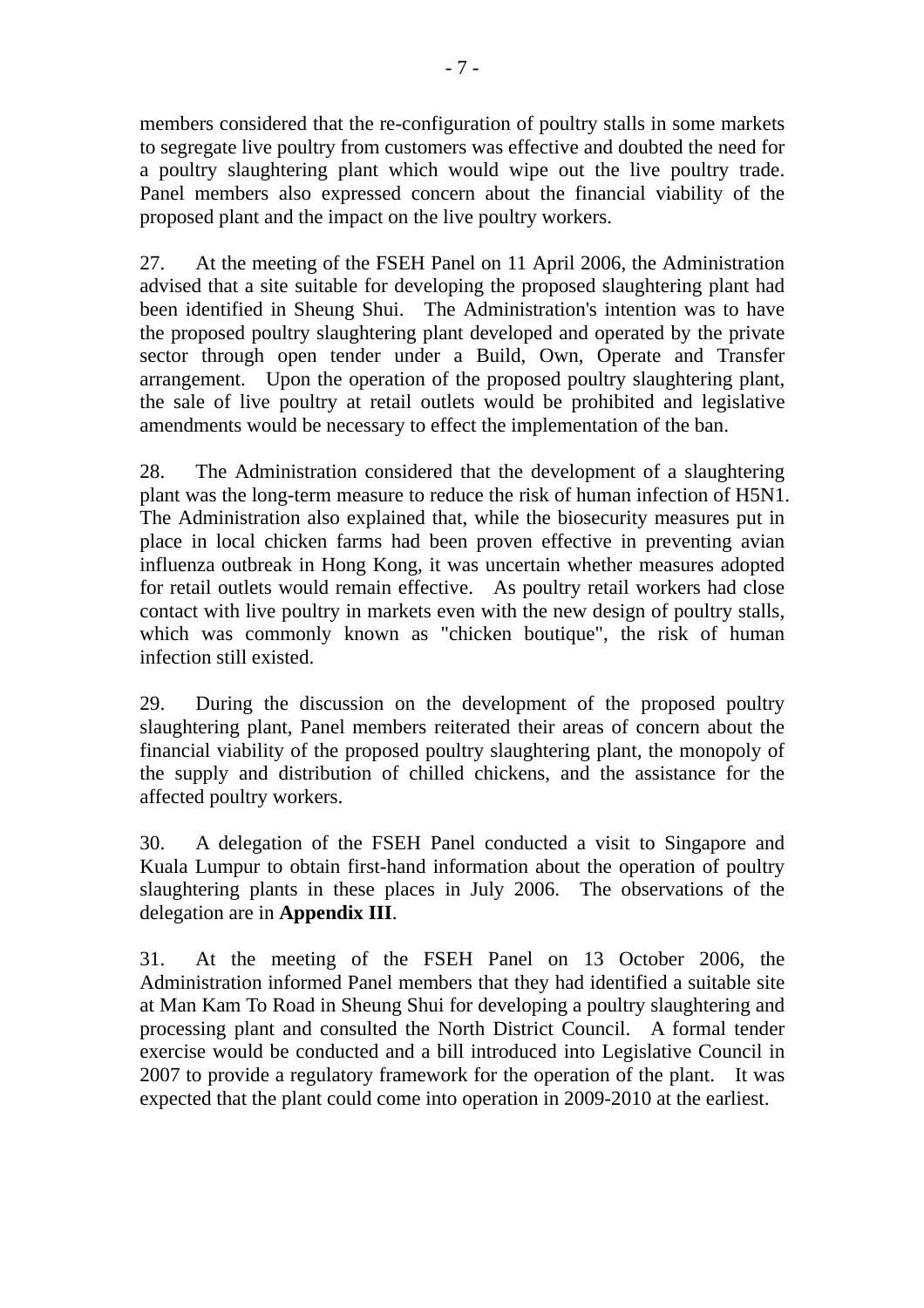Comprehensive plan of action to deal with the global problem of avian influenza

32. On 14 March 2005, the FSEH Panel held a joint meeting with the HS Panel to discuss the comprehensive plan of action proposed by the Administration to deal with the global problem of avian influenza. The Administration informed members that there was an urgent need to put in place a comprehensive plan of action, given the regional development and the recent studies and warning issued by WHO.

33. As at 2 February 2005, WHO reported 55 cases of human infection of H5N1, of which 42 cases were fatal since 28 January 2004. WHO also conducted laboratory studies of H5N1 viruses in domestic ducks in October 2004 which confirmed that the H5N1 viruses found in ducks in Vietnam in 2004 had not only become resistant to some anti-viral drugs, but could also survive at  $37^{\circ}$ C in the environment for six days, compared with two days for the viruses found in 1997. Expressing grave concern about the likely occurrence of another influenza pandemic, WHO advocated that disease control would require profound changes in poultry production systems.

34. To reduce the risk of an epidemic outbreak in Hong Kong through close contact between humans and large numbers of live poultry, the Administration considered that the total live chicken population in Hong Kong should be reduced. To achieve this purpose, the Administration had proposed the following measures –

- (a) for existing farm licences, a ceiling would be imposed on the maximum number of live poultry that might be kept in a farm, in order that depopulation could be completed within one week if there was an outbreak in Hong Kong;
- (b) the daily supply of live chickens (including Mainland and local chickens) would be maintained at a level of not more than 60,000. The Administration would also stop issuing new poultry farm licences and fresh provision shop licences with endorsement to sell live poultry;
- (c) regional slaughtering of live poultry would be implemented, and the sale of live chickens in retail markets and fresh provision shops would be phased out over a period of time; and
- (d) a compulsory termination scheme would be introduced for all existing live poultry farmers, wholesalers and retailers, if there was a local avian influenza outbreak which entailed the culling of all live poultry in the territory.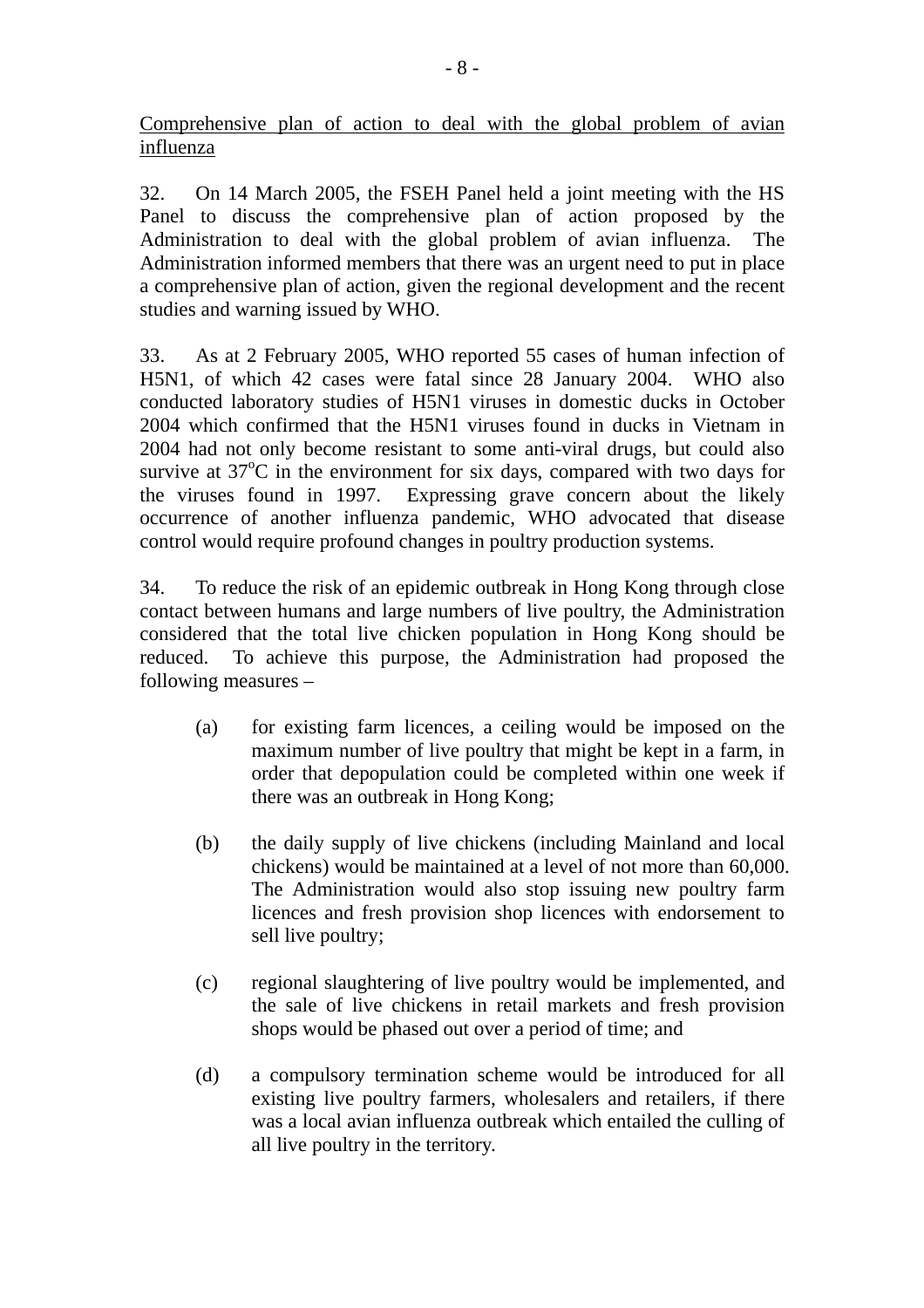35. While members of the two Panels generally agreed that the Administration should adopt better risk management measures to prevent an avian influenza epidemic in Hong Kong, they urged the Administration to fully assess the adverse impact on the trade and provide assistance to those affected by the proposals.

36. The FSEH Panel held a special meeting on 7 April 2005 to gauge the views of the live poultry industry on the Administration's proposals. While supporting the extension of the voluntary surrender of licence scheme to poultry wholesalers and farmers, some members considered that there should be greater flexibility for the financial assistance and re-training programmes so that casual workers affected by the policy could also benefit from the scheme.

37. Members of the FSEH Panel also urged the Administration to be cautious with the implementation of the compulsory termination policy in the event of an avian influenza outbreak in Hong Kong, and to consult the trades fully on the implications. Some members considered that the Administration should explore other options to prevent an avian influenza epidemic, instead of introducing such a drastic change to the live poultry trade.

38. Most representatives of the live poultry industry who gave views to the FSEH Panel objected to the Administration's proposals, especially the compulsory termination policy. They were gravely concerned about their livelihood if they were to be compelled to cease operation. They considered that the existing control measures had proven to be effective in preventing avian influenza, and it was not necessary to introduce the proposed measures which would wipe out the live poultry industry. These representatives also considered that the EGP under the voluntary surrender of licence scheme was insufficient and unattractive, and the proposed assistance scheme would not be able to help those piece-rated casual workers currently employed by the trade. Most operators indicated that they wanted to continue operation and would not want to surrender their licences or tenancies.

39. The Administration explained that compulsory termination of live poultry trade would be the last resort if warranted by circumstances to safeguard public health.

40. In an information paper provided to the FSEH Panel in May 2005, the Administration advised that WHO had expressed support for Hong Kong's action plan which featured a fundamental change to the existing modus operandi of the live poultry trade.

41. At its meeting on 14 March 2006, the FSEH Panel received a briefing from the Administration on the progress of implementing a comprehensive plan to deal with the problem of avian influenza in Hong Kong. In view of the spread of avian influenza around the world, the Administration would need to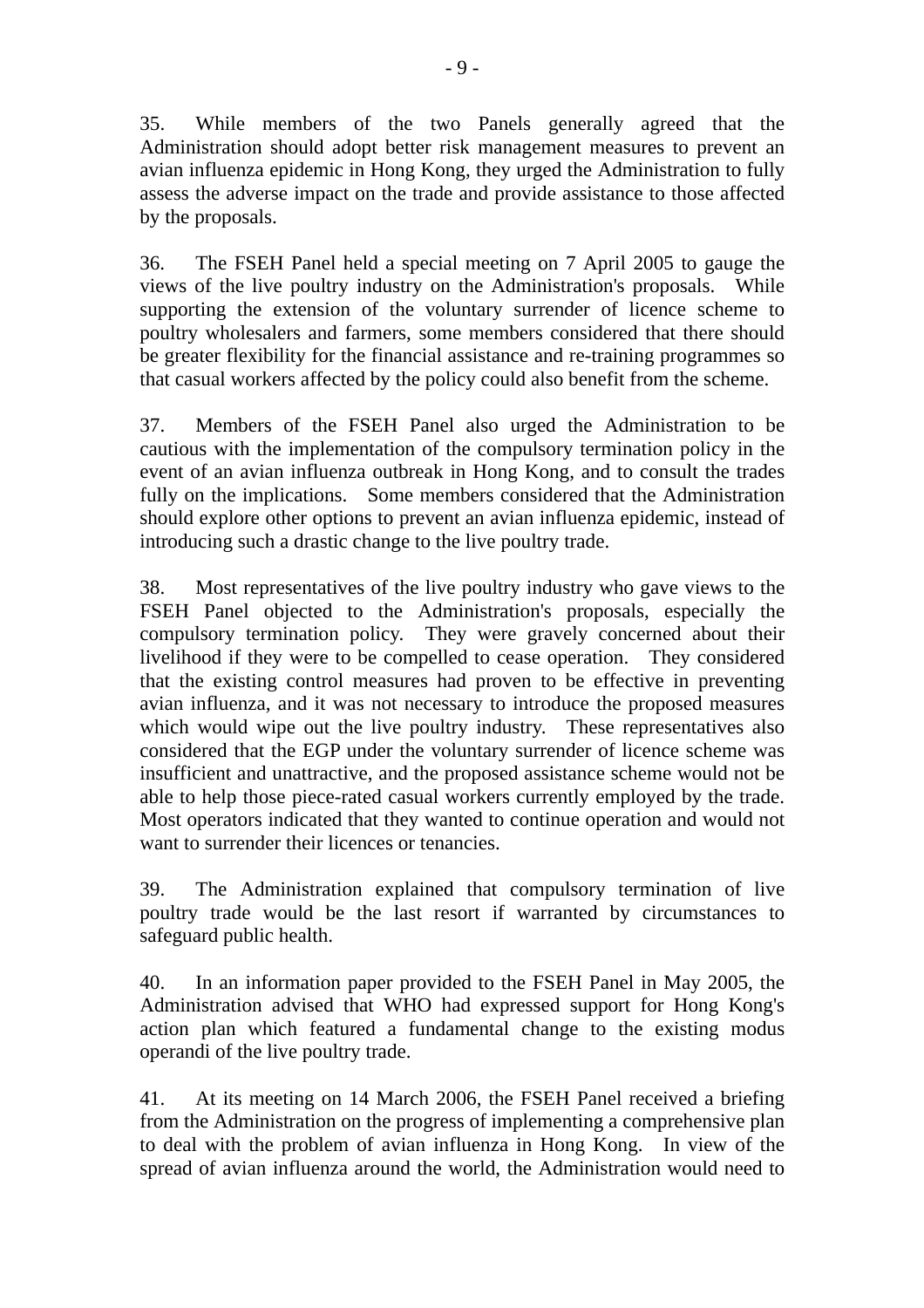reduce the total live chicken population in Hong Kong. According to the Administration, the target was to control the maximum licensing capacity in local chicken farms at 2 million of live poultry population. As a practical means to address the avian influenza problem, the Administration had been actively exploring the development of a poultry slaughtering plant in Hong Kong and was looking for a suitable site for the purpose (see paragraphs 20 to 31 on the development of a poultry slaughtering plant). The Administration advised that, should there be evidence indicating that the existing control measures to prevent avian influenza had become ineffective, such as two cases of avian influenza outbreaks at local poultry farms or retail markets within a short period of time, the Administration would take decisive action to cull all live poultry in Hong Kong immediately in an attempt to minimise the risk of spreading the disease. The affected live poultry operators would receive the standard statutory compensation for the live poultry culled in such an outbreak situation. A compulsory termination scheme would be introduced for all existing live poultry farmers, wholesalers and retailers following the culling.

## Precautionary measures against avian influenza outbreaks among local poultry

42. In view of the spread of avian influenza outbreaks in the world, the FSEH Panel held a special meeting on 31 October 2005 to discuss with the Administration the precautionary measures to prevent an outbreak in Hong Kong. A joint meeting was also held with the HS Panel on 5 November 2005 to discuss emergency measures to prepare for influenza pandemic in Hong Kong.

43. At the special meeting on 31 October 2005, the Administration briefed the FSEH Panel on the preventive measures including enhanced control and surveillance measures for pet birds and wild birds, and the contingency measures in case of an avian influenza outbreak in Hong Kong. The Administration reiterated its intention to cull all chickens in Hong Kong in the event of two confirmed H5N1 cases in local poultry farms and thereafter, to terminate local live poultry trade on a compulsory basis. The Administration also planned to cull all live poultry in Hong Kong's retail markets if there were two confirmed H5N1 cases in retail markets.

44. Members of the FSEH Panel expressed concern about the effectiveness of the current vaccination of chickens, and the "smuggling" of chickens from the Mainland. To guard against avian influenza outbreaks in Hong Kong, some members urged the Administration to expedite the establishment of a regional or central slaughtering plant, resume the screening of passengers at border control points, increase the number of rest days in retail markets for thorough cleansing, step up surveillance of migratory birds and pet birds, and also ban duck rearing at the Mai Po Reserve. Some members also expressed reservations about the proposal of culling all poultry when there were outbreaks of avian influenza in two local farms.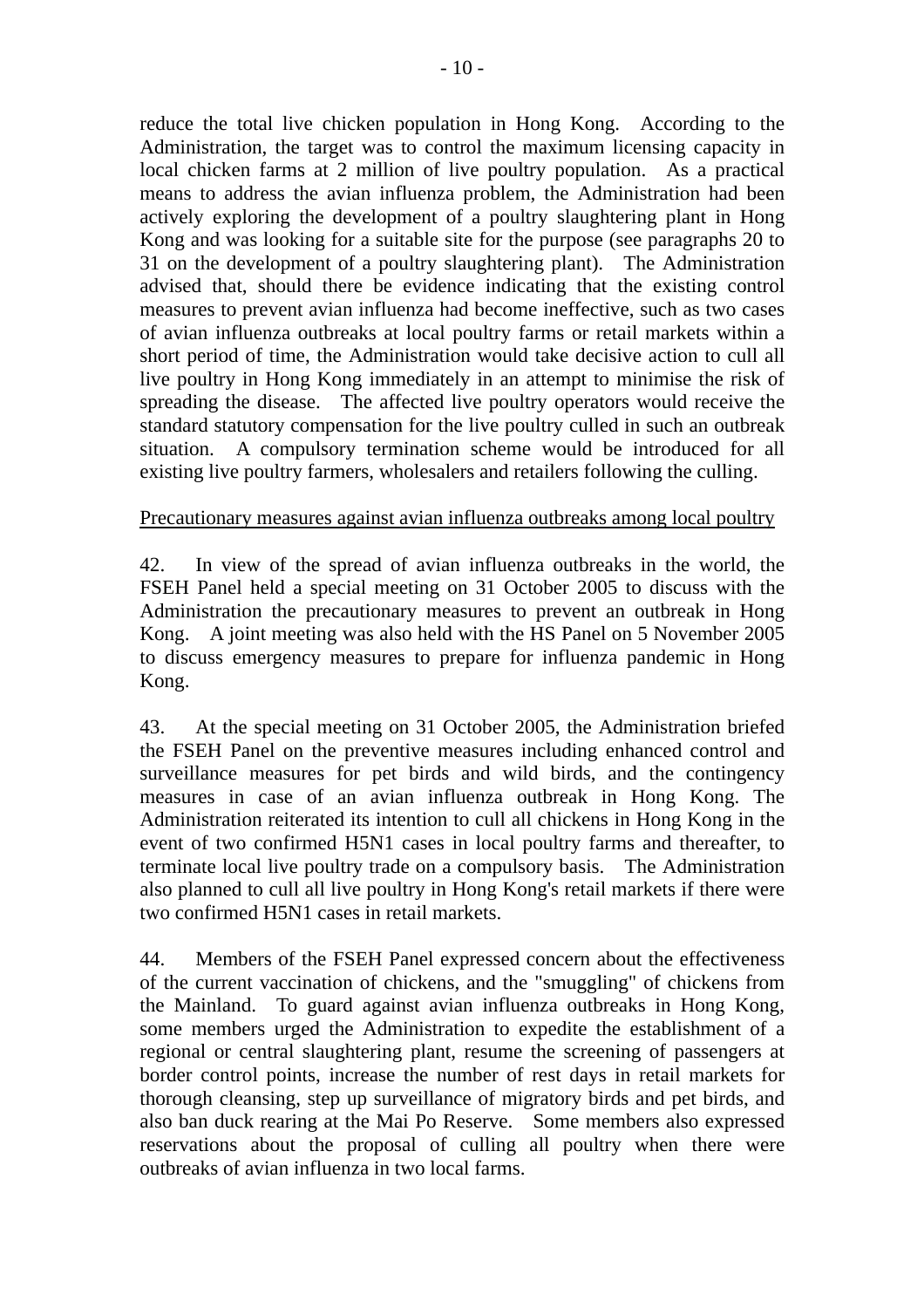45. On the surveillance of wild birds and other types of birds, the Administration advised that the Agriculture, Fisheries and Conservation Department regularly inspected pet bird shops to ensure their compliance with licensing conditions and to prevent avian influenza. Samples of bird droppings were also taken for testing of H5N1.

46. At the meeting on 14 March 2006, the FSEH Panel discussed the measures to be taken to reduce the threat of avian influenza posed by wild birds, especially wild pigeons which were commonly found in urban areas. The Administration advised that about 3,000 to 4,000 samples of wild birds, including wild pigeons, were tested for H5 avian influenza virus in a year, and one of the samples from wild pigeons carried the H5 virus. As the assessment showed that the risk of avian influenza remained high in Mai Po Nature Reserve, the Administration advised that the Reserve was closed temporarily for protecting public health and they had stepped up surveillance on and collecting samples from pet birds sold at the Bird Garden.

47. Following receipt of a notification of a suspected and subsequently confirmed case of human avian influenza (H5N1) infection in Shenzhen, the FSEH Panel held a joint meeting with the HS Panel on 17 June 2006 to discuss the actions taken by Government on preparedness for avian influenza outbreaks in Hong Kong. The Administration advised that the supply of live poultry, day-old chicks and pet birds from Guangdong province was suspended on 16 June 2006, following receipt of notification of a confirmed case of H5N1 infection in Shenzhen on 15 June 2006. The Administration also advised that Hong Kong was at the Alert Response Level and that the on-going surveillance measures and public education against avian influenza had been stepped up.

48. Having regard to the fact that the confirmed case in Shenzhen was a case of human infection without avian influenza outbreaks in chicken farms and markets, members of the two Panels expressed concern on the backyard poultry keeping activities in Guangdong and Shenzhen, the environmental hygiene conditions in the wet markets in Guangdong and Shenzhen which sold live poultry, and the smuggling of live poultry and poultry meat into Hong Kong from across the border.

49. With members' agreement, Dr Hon KWOK Ka-ki, Chairman of the joint meeting, wrote to the Secretary for Health, Welfare and Food on 21 June 2006 requesting the Secretary to convey the following concerns and suggestions to the Ministry of Health and Health Department of Guangdong Province -

(a) given the risk of smuggling of live poultry and poultry meat into Hong Kong from across the border, it would be desirable for backyard poultry keeping activities in Guangdong and Shenzhen to be regulated also and vaccination be introduced for such backyard poultry; and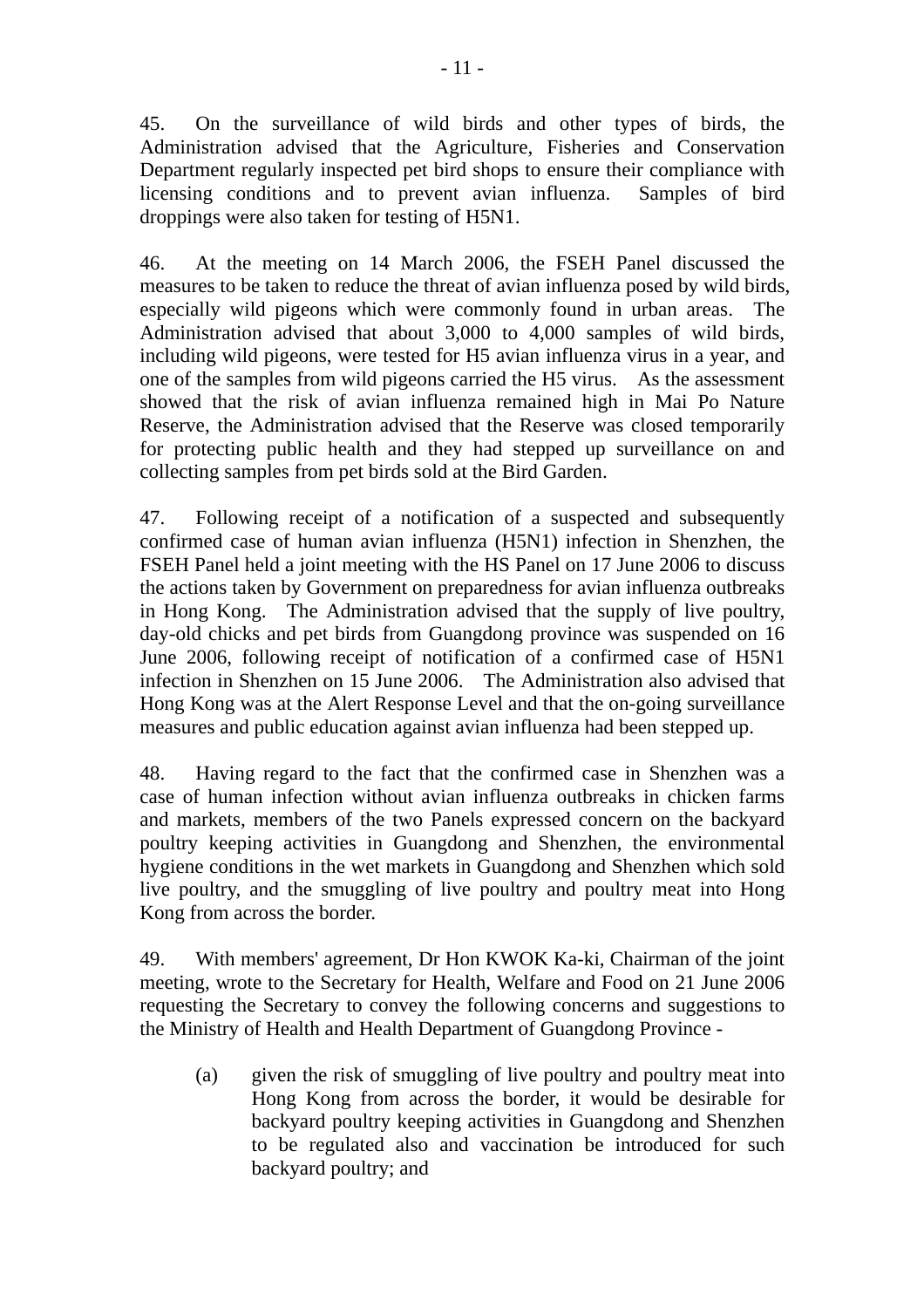(b) more stringent actions would be desirable to ensure that the wet markets in Guangdong and Shenzhen selling live poultry comply with the hygiene standards set by the relevant authorities.

# Banning of backyard poultry keeping

50. At its special meeting held on 31 October 2005, the FSEH Panel urged the Administration to regulate or prohibit backyard poultry keeping as a measure to prevent avian influenza outbreaks in Hong Kong. During the motion debate on "Preventing avian influenza" on 30 November 2005, SHWF stated that the amendment legislation to ban private poultry keeping was under consideration.

51. The Administration briefed the FSEH Panel on the legislative proposal to ban backyard poultry keeping at the special meeting on 7 February 2006. According to the Administration, the public health threat posed by backyard poultry keeping activities had become imminent following the discovery of presence of H5N1 in different species of wild birds, as this had increased the chance of cross infection with live poultry reared at backyard of households. It was necessary to amend the legislation to ban backyard poultry keeping immediately as many such keepers did not voluntarily surrender their backyard poultry.

52. The legislation on banning backyard poultry keeping was gazetted on 8 February 2006 and came into effect on 13 February 2006.

# Impacts of suspension of supply of live poultry on the trade

53. At the joint meeting of the FSEH Panel and the HS Panel on 17 June 2006, there were discussions on the Administration's decision to suspend the supply of live poultry and day-old chicks from Guangdong province as from 16 June 2006 for a period of 21 days. Members expressed concerns about the impacts on poultry traders, local chicken farmers, poultry workers and transportation workers during the suspension period. Members urged the Administration to consider providing financial assistance or low interest loans to the traders to help them tide over the crisis.

54. A motion on "Providing immediate assistance to the affected trades" was passed at the joint meeting. The wording of the motion is in **Appendix IV**. With members' agreement, Dr Hon KWOK Ka-ki, Chairman of the joint meeting, sought the House Committee's support for his moving a motion for adjournment at a Council meeting to discuss preventive and control measures adopted and emergency assistance provided to the trades by the Administration with regard to the repeated occurrence of human infection of avian influenza in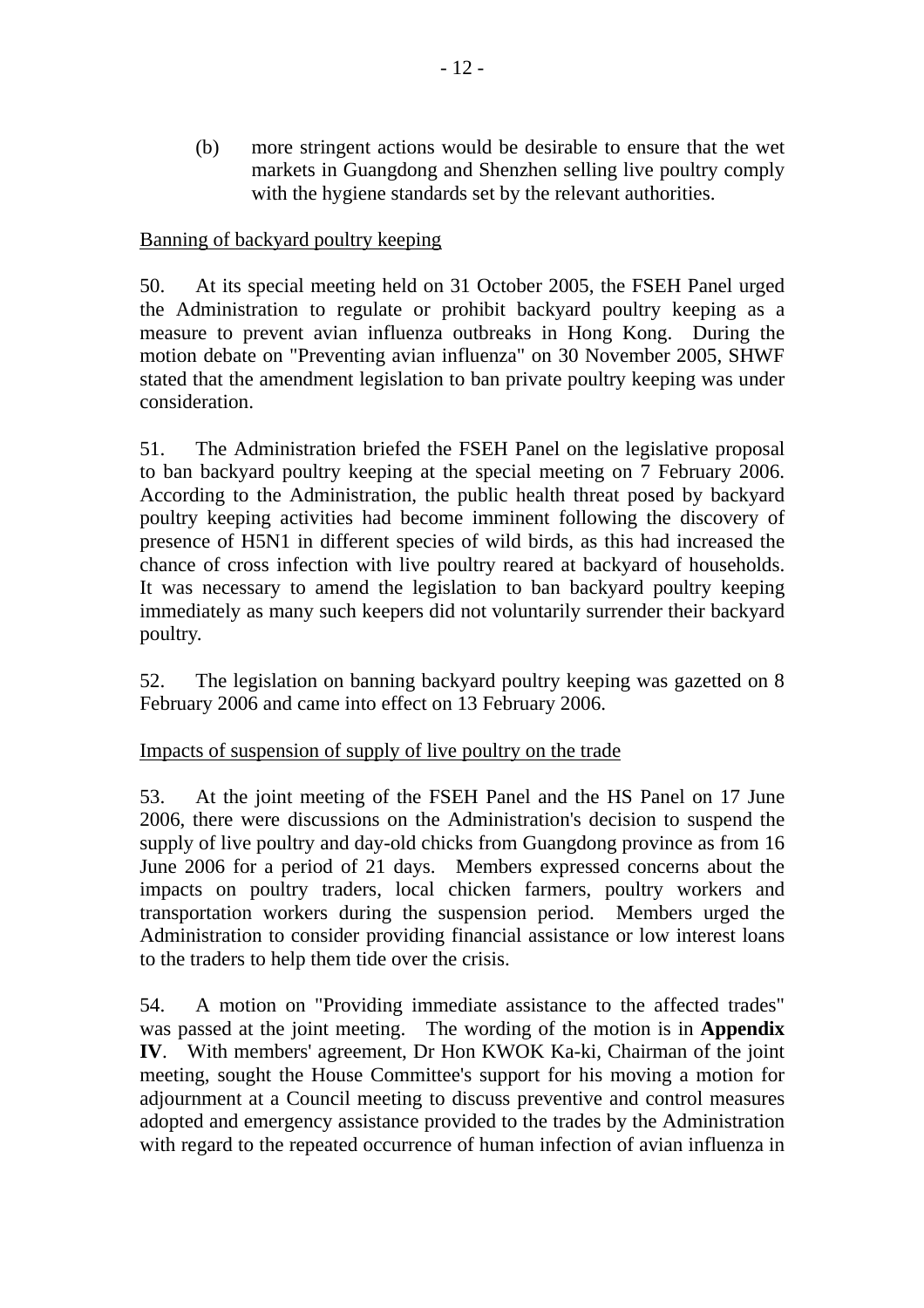the Mainland. The House Committee's support was obtained and the motion for adjournment was moved at the Council meeting on 5 July 2006.

### **Latest developments**

55. The Administration will brief the FSEH Panel and the HS Panel on 12 December 2006 on the preparations for the peak seasons of avian influenza outbreaks.

## **Relevant papers**

56. A list of relevant papers and documents is in **Appendix V** for members' easy reference. The papers and documents are available on the Council's website at http://www.legco.gov.hk/english/index.htm.

Council Business Division 2 Legislative Council Secretariat 7 December 2006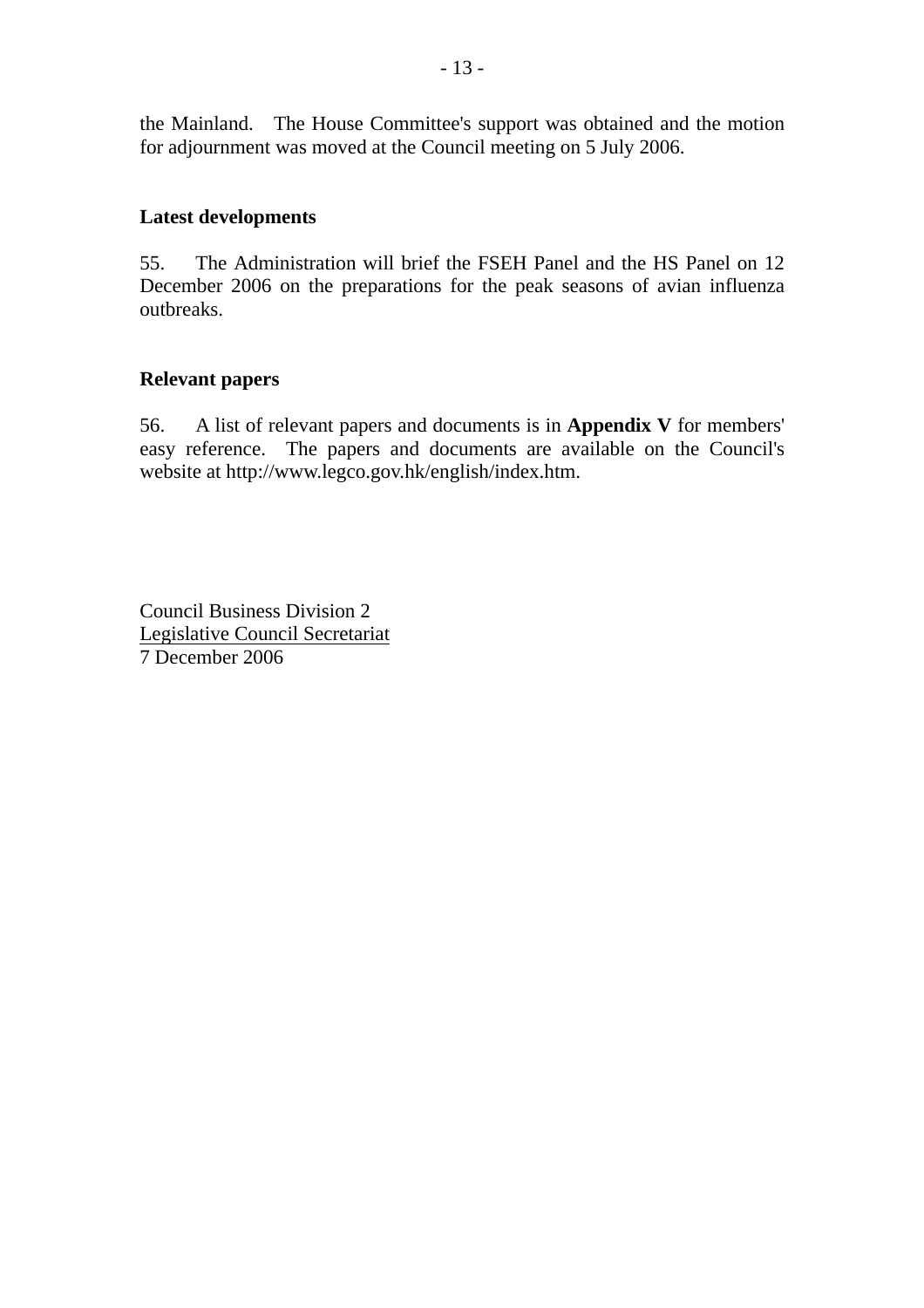**Appendix I** 

# **Extract from FCR(2004-05)25 for the Finance Committee meeting on 2 July 2004**

**X X X X X X X X X X** 

**GENERAL REVENUE ACCOUNT HEAD 49 – FOOD AND ENVIRONMENTAL HYGIENE DEPARTMENT Subhead 700 General non-recurrent New Item "Ex-gratia payment to live poultry retailers surrendering their licences with endorsement to sell live poultry or public market tenancies" New Item "Re-training and one-off grants to assist affected live poultry retail workers" LOAN FUND HEAD 262 - PRIMARY PRODUCTS New Subhead "Loans to live poultry retailers"**

# **THE PROPOSED PACKAGE**

8. We propose to allocate **\$329,000,000** to fund the proposed incentive package for live poultry retailers to surrender their licences or tenancies, loans to live poultry retailers continuing operation and provide retraining and one-off grants to assist affected workers in the live poultry retail trade.

# *A. EGP to live poultry retailers who choose to surrender their FPS licences with endorsement to sell live poultry or public market tenancies on a voluntary basis*

9. To provide financial relief to those live poultry retailers who choose to surrender their FPS licences with endorsement to sell live poultry or public market tenancies voluntarily, we propose to provide EGP to live poultry retailers. The proposed EGP is calculated on the basis of 39 months' average rental of live poultry stalls at public markets with particular reference to the EGP for the resumption of stalls in the Central Market plus an additional 12-month average rental taking into account that the retailers will not be allowed to re-establish their new business to sell live poultry elsewhere. Because the live poultry stalls in public markets vary in sizes, there is a need to ensure that smaller-sized stalls (i.e. those up to 25 m<sup>2</sup>) are given the appropriate incentive to surrender their licences/tenancies as they are likely to be the most vulnerable to the risk of avian influenza and that there is virtually no scope for any improvements to the design and physical lay-out of the stalls. All stalls are therefore divided into five major categories according to their size and the EGP is based on the maximum size of that particular category. All stalls falling within the same category will receive the same amount of EGP although their actual sizes are smaller than the maximum size of that particular category. The EGP amount, for small-sized outlets are enhanced by applying a 25%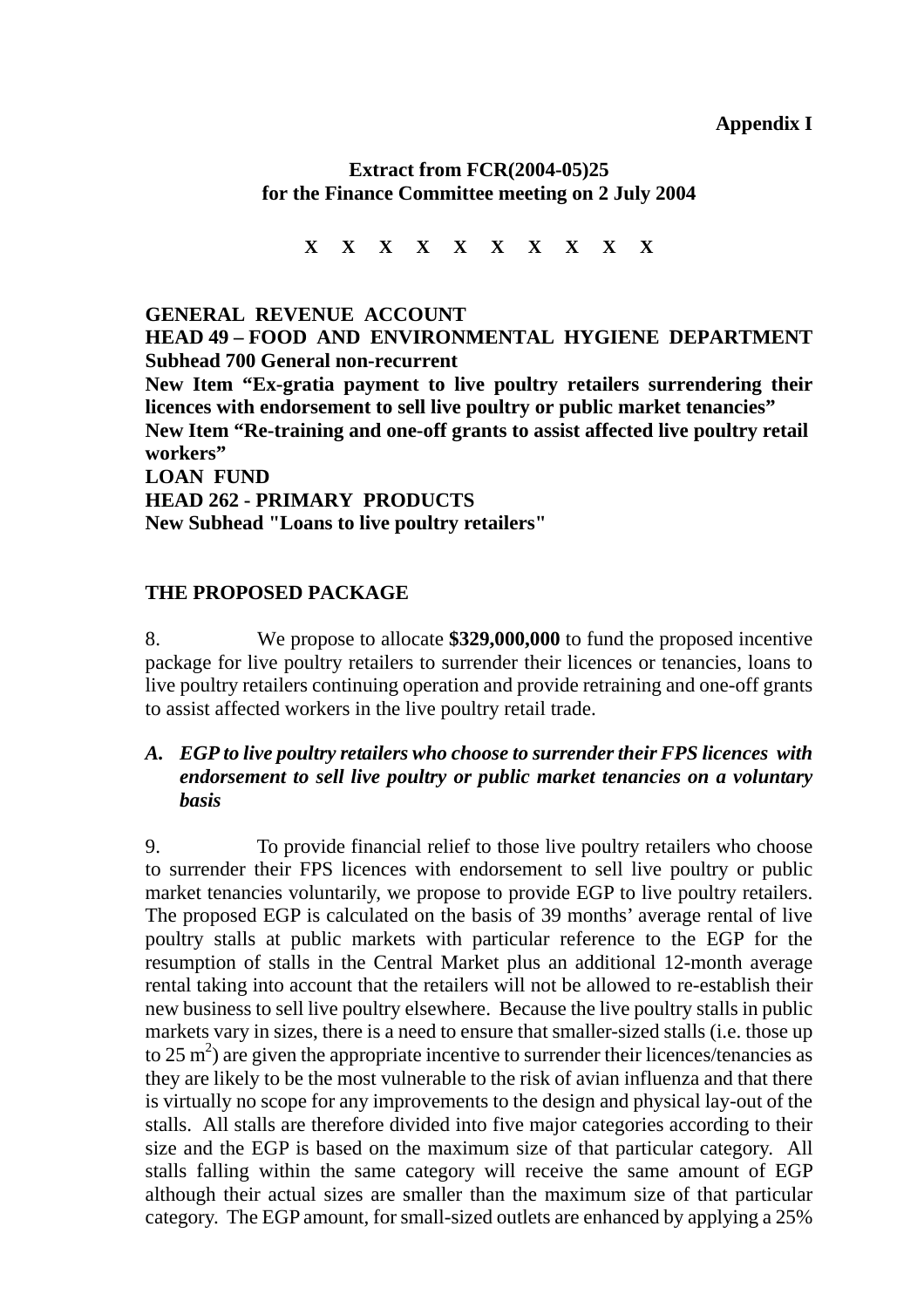and 10% increase for stalls of sizes up to 15 m<sup>2</sup> and sizes between 15 m<sup>2</sup> to 25 m<sup>2</sup> respectively. On the other hand, a maximum ceiling of 55  $m<sup>2</sup>$  has been set for the large-sized outlets, i.e. stalls over  $45 \text{ m}^2$ , as unlike small-sized stalls, they should have less difficulties in enhancing their sanitary and hygiene requirements.

10. We consulted the LegCo Panel on Food Safety and Environmental Hygiene on the proposed package for live poultry retailers on 25 May 2004. The majority of Members supported the provision of an incentive package for live poultry retailers to surrender their licences or tenancies. However, some Members requested the Administration to offer a more generous package to the affected workers to alleviate the possible hardship that they might face if their employers chose to surrender the licences or tenancies. Some Members also considered that the proposed EGP amounts were not attractive enough. We also consulted representatives of the live poultry retail trade.

11. Having considered these views and the need for early implementation of our policy to separate humans from live poultry at the retail level, we propose to increase the EGP amounts by about 40% to **62.6%** of the initial offer to make them more attractive.

12. The EGP is only payable to poultry retailers renting live poultry stalls in public markets or holding valid FPS licences with endorsement to sell live poultry. The retailers will be required to surrender their existing tenancies or the FPS licences with endorsement to sell live poultry, as appropriate, before receiving the EGP.

13. The following table shows the EGP for various categories of stalls -

| (a)                                                                  | (b)                                              | $\rm(c)$                             | (d)                                                                                  | (e)                                           |
|----------------------------------------------------------------------|--------------------------------------------------|--------------------------------------|--------------------------------------------------------------------------------------|-----------------------------------------------|
| <b>Size</b><br>of stalls as<br>assessed by<br><b>FEHD</b><br>$(m^2)$ | Size for<br>calculating<br><b>EGP</b><br>$(m^2)$ | <b>Estimated</b><br>no. of<br>stalls | <b>Proposed EGP</b><br>per stall (Note)<br>(rounded up to<br>nearest $$'000$<br>(\$) | <b>Total</b><br>$(c)$ x $(d)$<br>$\mathbb S)$ |
| Up to $15$                                                           | 15                                               | 91                                   | 200,000                                                                              | 18,200,000                                    |
| Above $15 - 25$                                                      | 25                                               | 425                                  | 252,000                                                                              | 107,100,000                                   |
| Above $25 - 35$                                                      | 35                                               | 192                                  | 321,000                                                                              | 61,632,000                                    |
| Above $35 - 45$                                                      | 45                                               | 42                                   | 412,000                                                                              | 17,304,000                                    |
| Above 45                                                             | 55                                               | 64                                   | 503,000                                                                              | 32,192,000                                    |
| <b>Total:</b>                                                        |                                                  | 814                                  |                                                                                      | 236,428,000                                   |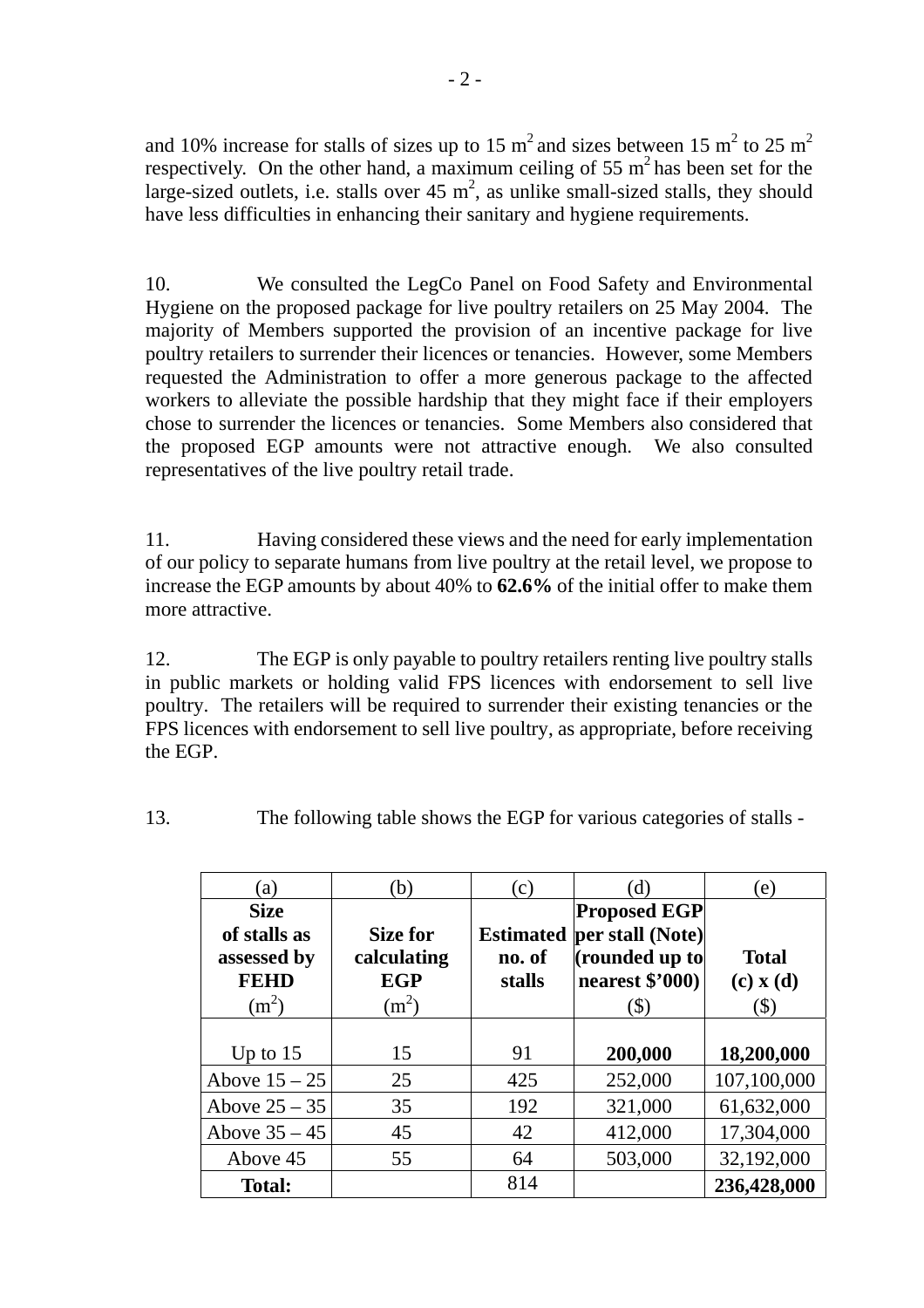**Note -** The initial offer of EGP as presented to the LegCo Panel on Food Safety and Environmental Hygiene on 25 May 2004 ranged from \$123,000 to \$359,000. The proposed EGP rate as indicated in column (d) above has been enhanced by about 40% **to 60%**

14. The Government has the absolute discretion not to entertain applications from retailers where the situation warrants.

15. The market tenants/FPS licensees's decision to surrender the market tenancies/FPS licences selling live poultry is binding on them and is irreversible once the tenants/FPS licensees have entered into a contractual agreement with the Government. However, if any market tenant/FPS licensee concerned fails to cease the live poultry retail business so required under the agreement on the termination date, the Government will no longer be bound to pursue the agreement further.

16. To tie in with our policy to reduce the number of live poultry stalls, we will in future limit the transfer of FPS licences to immediate family members (i.e. parents, spouses, children) so as to avoid the sale of such licences by FPS licensees.

17. If the live poultry retailer has owed the Government any outstanding market stall rental or has failed to repay any loan and interest thereon under the loan schemes for retailers affected by the avian influenza outbreaks in 1997 and 2001 or the proposed new loan scheme under paragraph 22 below, the Government will deduct the outstanding market stall rental or unpaid loan and interest thereon from the EGP payable to the retailer.

18. We would also waive the one-month advance notice requirement for the termination of market tenancies for those stallholders leasing live poultry stalls in public markets who submit an EGP application provided they have ceased the live poultry retail business from the EGP application date and the tenancy termination will take effect within 30 days from the application date. Rental, if already paid, for the remaining period after the application date would be refunded.

# *B. Retraining and financial assistance for live poultry workers*

19. To assist those live poultry retail workers to find employment in other sectors as a result of their employers ceasing operation under the proposed scheme, we propose to provide up to eight weeks<sup>1</sup> of retraining courses to those affected

 $\overline{a}$ 1 In our initial proposal in May 2004, we proposed to provide only six weeks of retraining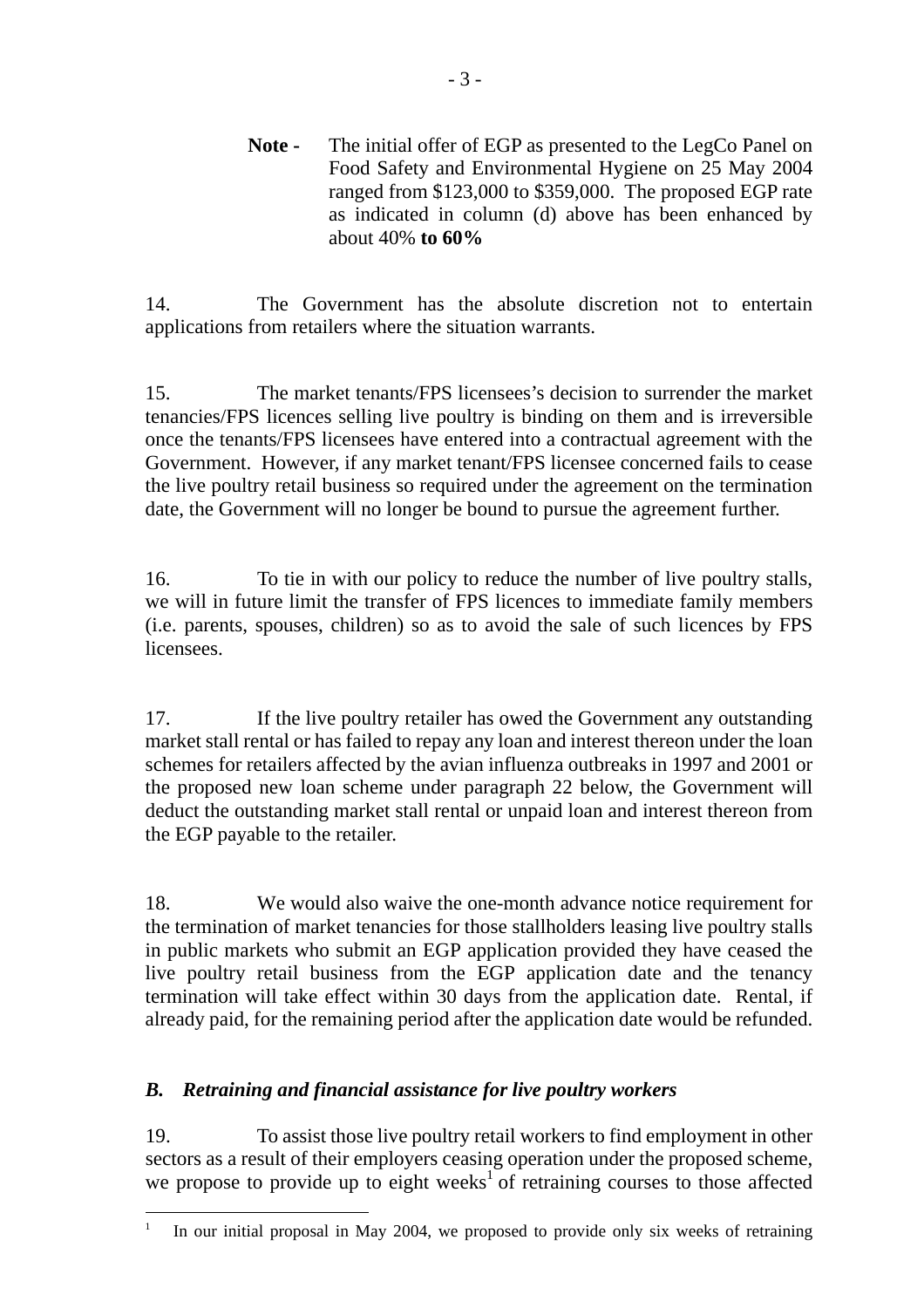workers within a six-month period from the date of cessation of business by their former employers. We shall invite the Employee's Retraining Board (ERB) to be the delivery agent of the retraining services under the scheme. Retraining courses will be tailor-made for the affected live poultry workers and ERB will recover the full cost of retraining from the Government. Workers could receive a special allowance of up to \$8,000 if they have attended eight weeks of retraining courses and have attained at least 80% attendance in each of the retraining courses. Where necessary, they can approach the Labour Department for employment assistance. Live poultry operators surrendering their licences or tenancies will not be allowed to attend such tailor-made courses for workers as they have already received EGP.

20. For those affected workers who continue to remain unemployed after attending at least 80% of these tailor-made retraining courses within a six-month period from the date of cessation of business by their former employers, a one-off grant of \$10,000 per affected worker will be provided to assist them to meet their immediate financial needs. Workers with further financial hardship would then come under the Government's general protection for the unemployed. However, these unemployed live poultry retail workers would be subject to the usual terms and conditions of the Comprehensive Social Security Assistance Scheme if they apply for such assistance. Given that live poultry operators surrendering their licences or tenancies would receive EGP, they would not be eligible for the one-off grant.

21. The total amount of funding required for the tailor-made retraining courses inclusive of retraining allowance and one-off grants is estimated to be about \$83,028,000.

# *C. Loans to live poultry retailers continuing operation for the purpose of enhancing the sanitary and hygiene conditions*

22. We propose to offer loan facilities to licensees of all existing fresh provision shops selling live poultry who choose to continue with their trading operations to upgrade their facilities so as to avoid human contacts with live poultry. We propose to set the maximum amount of the proposed unsecured loan to \$50,000 or  $60\%$ <sup>2</sup> of the refurbishment costs, whichever is less, per licence. The loans, to be released to the applicants in a maximum of two phases, should attract an annual interest at the Government's "no gain, no loss" interest rate 3 and be repayable in 24 equal monthly installments, beginning three months after full draw-down of the loan or six months after the first drawdown, whichever is earlier. Interest will accrue upon draw-down and be paid together with each installment. If a live poultry

 $\overline{a}$ 

courses for workers.

<sup>2</sup> In our initial proposal in May 2004, we proposed to set the maximum amount of the proposed loan to \$50,000 or 40% of the refurbishment costs, whichever is less, per licence.

<sup>&</sup>lt;sup>3</sup> The Government's "no-gain-no-loss" interest rate is set at 2.174% below the average best lending rate of the note-issuing banks. The current "no-gain-no-loss" rate is 2.826% per annum.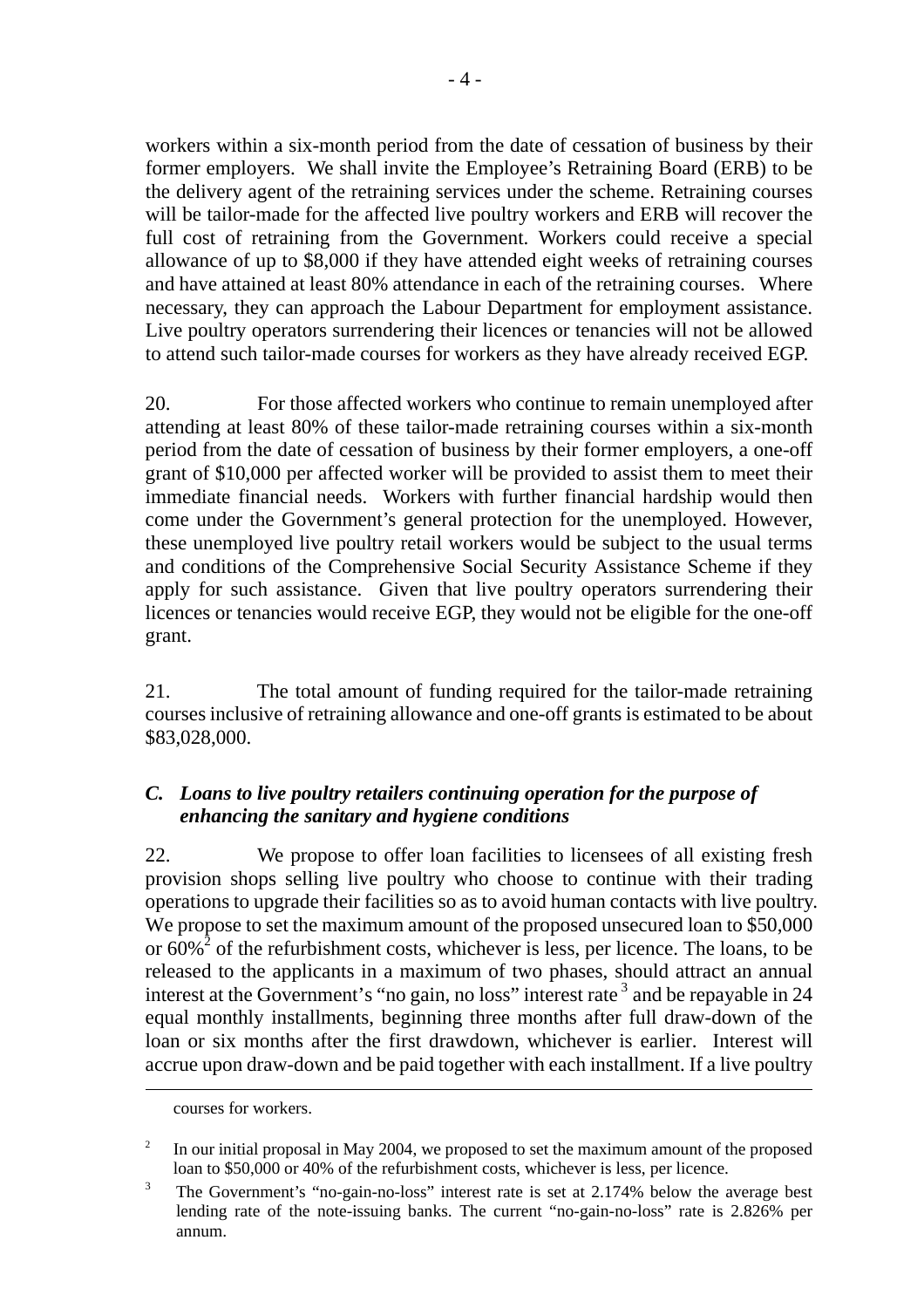retailer receiving the loan subsequently decides to accept EGP for the cessation of business, the outstanding loan amount together with the accrued interest would be deducted from the total amount of EGP the retailer would otherwise be eligible to. It is difficult to estimate the number of live poultry retailers who would apply for the loans. For budgetary purpose, we assume that the take up rate for the improvement loans is about 50%. As such, a commitment amounting to \$9,000,000 will be required for this purpose. Licensees operating in public housing estates will not be offered such loans in case Housing Authority (HA)/Housing Society (HS) are to fund the improvement works to upgrade the live poultry stalls. We have informed HA/HS of the proposed renovation works to live poultry stalls in public markets.

**X X X X X X X X X X**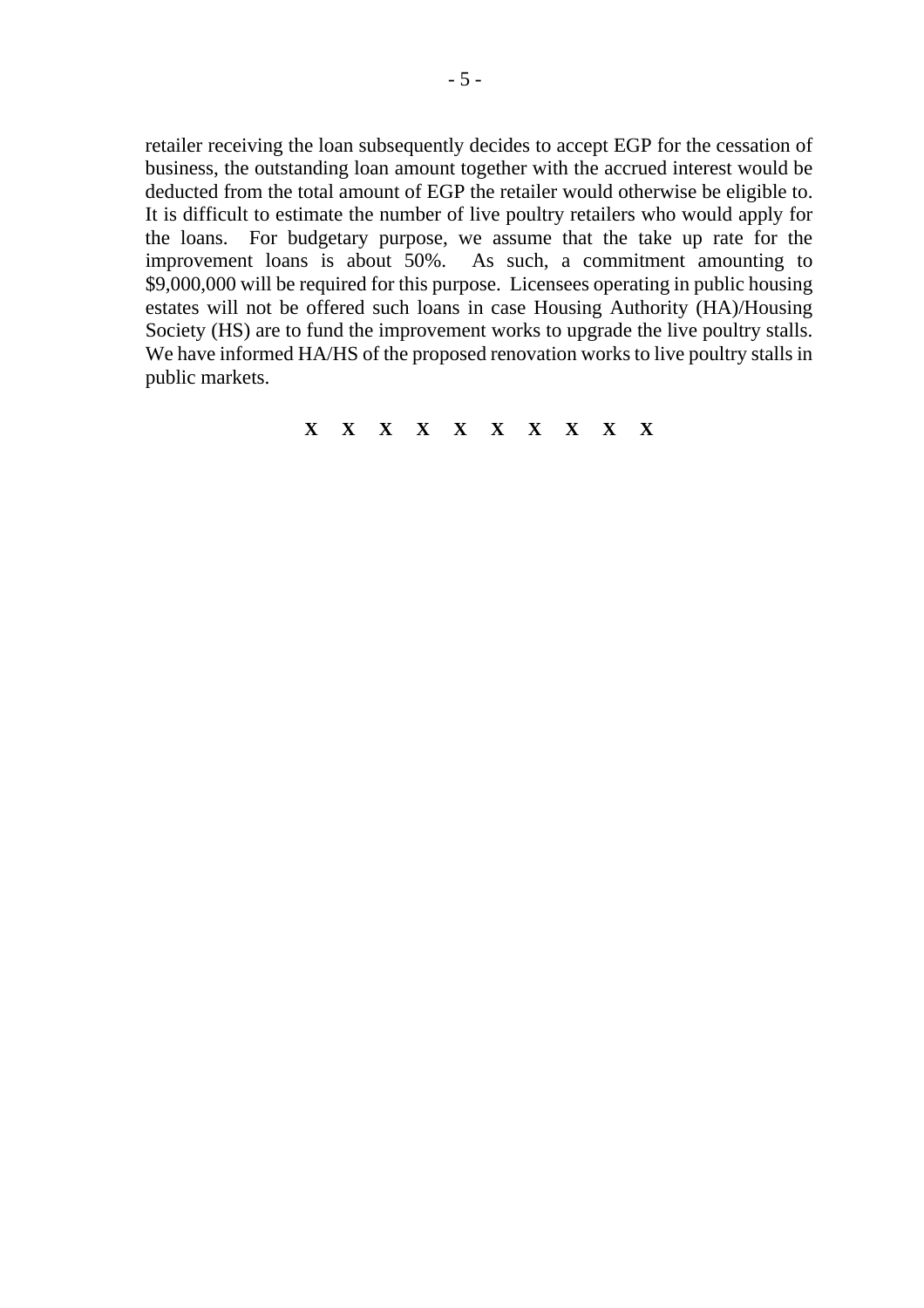# **Extract from FCR(2005-06)28 for the Finance Committee meeting on 8 July 2005**

**X X X X X X X X X X** 

### **GENERAL REVENUE ACCOUNT HEAD 22 – AGRICULTURE, FISHERIES AND CONSERVATION DEPARTMENT**

**Subhead 700 General non-recurrent** 

**New item "Ex-gratia payments to live poultry farmers, wholesalers and related transporters"** 

**New item "One-off grants to assist affected live poultry farm, wholesale and transport workers"** 

**HEAD 49 – FOOD AND ENVIRONMENTAL HYGIENE DEPARTMENT Subhead 700 General non-recurrent** 

- **Item 436 Ex-gratia payment to live poultry retailers surrendering their licences with endorsement to sell live poultry or public market tenancies**
- **Item 437 Re-training and one-off grants to assist affected live poultry retail workers**

**LOAN FUND** 

**HEAD 262 - PRIMARY PRODUCTS New Subhead "Loans to live poultry transporters" Subhead 151 Loans to live poultry retailers**

# **THE PROPOSED PACKAGE**

5. We propose to allocate **\$380.1 million** to fund the proposed incentive packages for live poultry farmers, wholesalers and transporters to encourage them to voluntarily surrender their licences/tenancies, to provide one-off grants to assist affected local workers of the live poultry farm/wholesale/transport industry, and to provide loans to live poultry transporters without monthly car park tenancies in the Wholesale Markets to upgrade/convert their vehicles.

# **A. Ex-gratia payments**

# *Poultry Farmers*

6. The objective of the proposed voluntary surrender scheme for poultry farmers is to reduce as much as possible the number of poultry farms in Hong Kong, in particular the very small ones which are unable to implement the required biosecurity measures fully because of physical and other constraints, and allow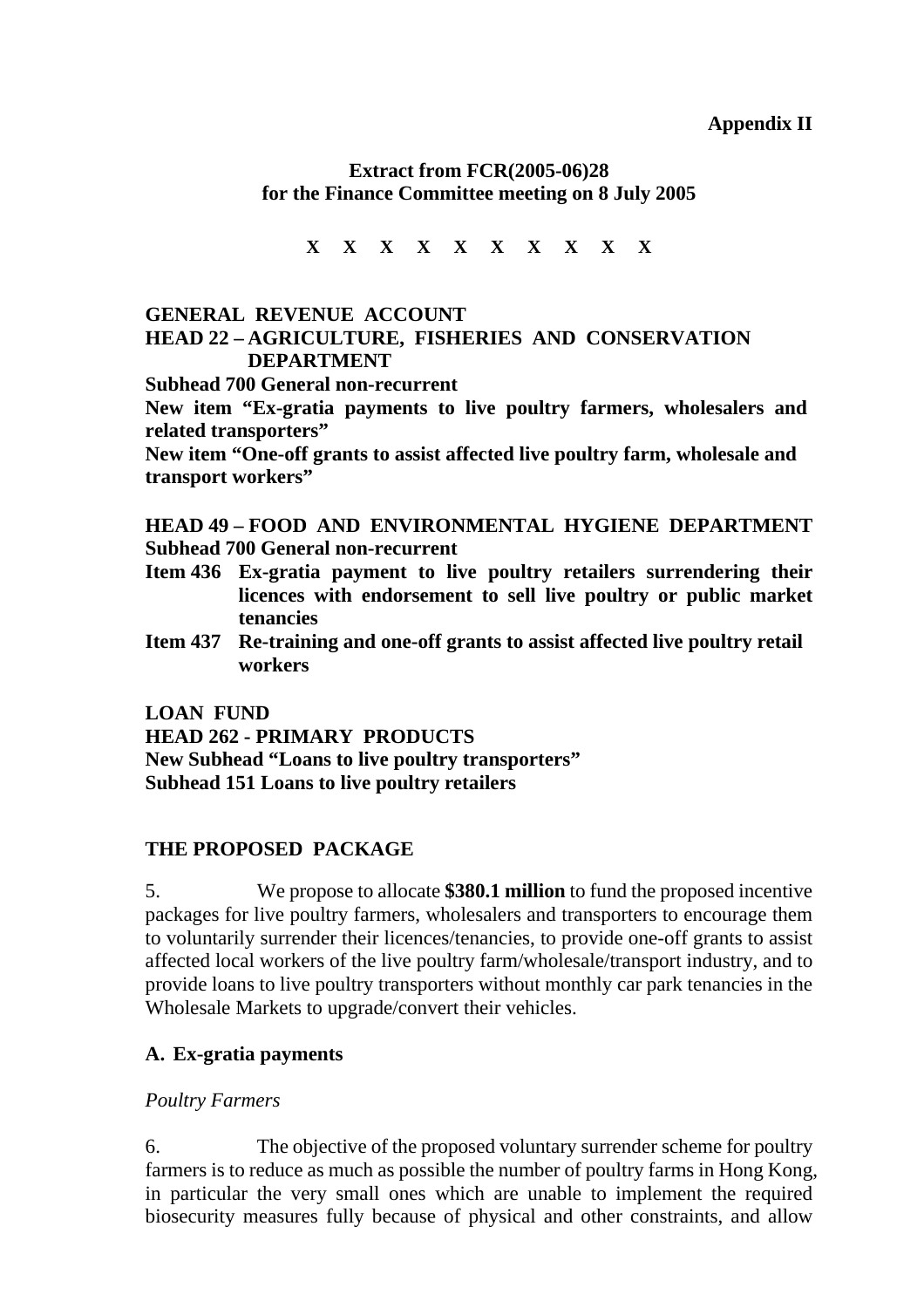those poultry farmers who do not wish to operate in the new environment to cease their operation permanently.

7. The EGP calculation will broadly follow the current formulae for calculating ex-gratia allowances for poultry farmers and farm buildings affected by land resumption and clearance for public work projects, as approved by the Finance Committee (FC) of Legislative Council (LegCo) They will be calculated using the prevailing rates under these ex-gratia allowances at the time when an application is approved. Only structures in which applications have been submitted to the Agriculture, Fisheries and Conservation Department (AFCD) on or before 14 March 2005 for approval will be eligible for the EGP calculation. To provide a better incentive for the licensees to surrender their LKLs, we consider it reasonable to adopt more lenient factors for calculating the EGP. In this regard, we would –

- (a) assume that all poultry farm structures are fully enclosed so that a higher EGP for fully (as compared with partially) enclosed farm structures would result in the farm structure component;
- (b) assume that all farm structures are new so that the highest modification factor (i.e. 0.75) currently adopted in public development clearance could be used for calculating EGP for live poultry farms;
- (c) include in the EGP calculation a component accounting for the average installation cost of metallic chicken-rearing cages which are devices required by the Government to facilitate cage disinfection and prevent the harbouring of pathogens in chicken farms; and
- (d) provide an additional lump sum payment to chicken and pigeon farms to account for their investment in biosecurity facilities. For chicken farms, these biosecurity measures are mandatory requirements set out in the licensing conditions. We propose to set the lump sum payment at \$150,000 per chicken farm. For pigeon farms, since these biosecurity facilities are of relatively smaller scale, we propose to set the lump sum payment at \$50,000 per pigeon farm. There will not be any additional lump sum payment for duck farms as none of them is in active commercial operation.

<sup>8.</sup> In addition, we propose to set a minimum EGP payable to chicken farms at \$450,000 per licence to encourage smaller poultry farms to surrender their licences. For pigeon farms, we consider it inappropriate to apply a minimum EGP because of the difference in the level of investment and operating costs. Instead, an enhancement of \$100,000 per licence will be added to the EGP amount derived from the formulae provided that the total amount of EGP payable per licence will not exceed \$350,000. For larger chicken farms with calculated EGP at \$450,000 and above and pigeon farms at \$350,000 and above, the eligible EGP will be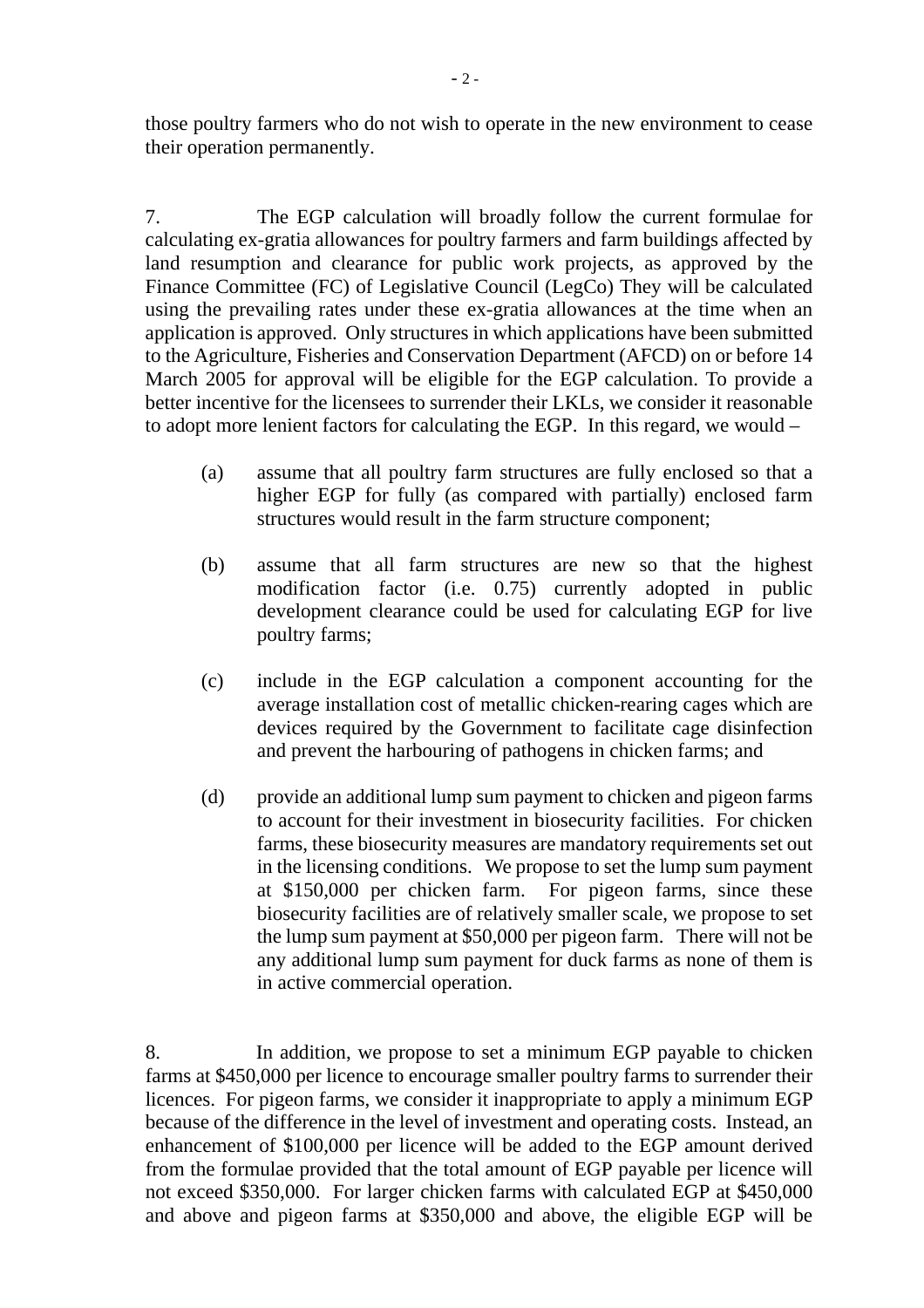calculated using the formulae as set out in paragraph 7 above. For duck farms, as none of them is in active operation, the EGP will be calculated based on the above formulae but without the component accounting for farm operation. A maximum ceiling of \$4.15 million will be set for the EGP for larger poultry farms as they are likely to be able to implement the required licensing conditions fully.

9. The following table shows the total EGP for the existing types of farms –

|               | <b>Number</b> | <b>Range of Building</b><br>Areas $(m^2)$ | <b>Estimated Total EGP</b><br>$$$ million) |
|---------------|---------------|-------------------------------------------|--------------------------------------------|
| EGP           |               |                                           |                                            |
| Chicken farms | 147           | $124 - 8442$                              | 267.65                                     |
| Pigeon farms  | 42            | $9 - 836$                                 | 24.60                                      |
| Duck farms    | 5             | $55 - 309$                                | 0.60                                       |
| <b>Total</b>  | 194           |                                           | 292.85<br>Say \$293.0 million              |

10. Similar to the EGP scheme for live poultry retailers, EGP applicants are required to cease their live poultry business and surrender their LKLs within nine months from the date of submission of their EGP applications. The LKLs will be revoked nine months from the date of application or on disbursement of the initial 70% of the EGP (details see paragraph 33 below), whichever is sooner. Any keeping of live poultry subsequent to licence cancellation will result in prosecution for illegal keeping. The EGP scheme for poultry farmers would be open for applications for 12 months.

### *Live Poultry Wholesalers*

11. Similar to that of the prevailing voluntary surrender scheme for live poultry retailers, the proposed EGP formula for live poultry wholesalers is based on 27 months' average rental of live poultry stalls at the Wholesale Markets with an additional 12 months rental taking into account the fact that the live poultry wholesalers will have to terminate the tenancies of the stalls at the Wholesale Markets and cease operation at the Wholesale Markets permanently if they choose to receive the EGP.

12. The EGP for wholesalers will be calculated by the size of their stalls in the Wholesale Markets. Drawing reference from the arrangement for live poultry retailers, all stalls in the Wholesale Markets are divided into five major categories according to their size and the EGP payable is based on the maximum size of that particular category with an enhancement ranging from about 40% to 60%. A minimum amount of EGP payable will be set for the small-sized stalls (i.e. those up to 50  $\text{m}^2$ ) and a maximum ceiling of 250  $\text{m}^2$  will be set for the large-sized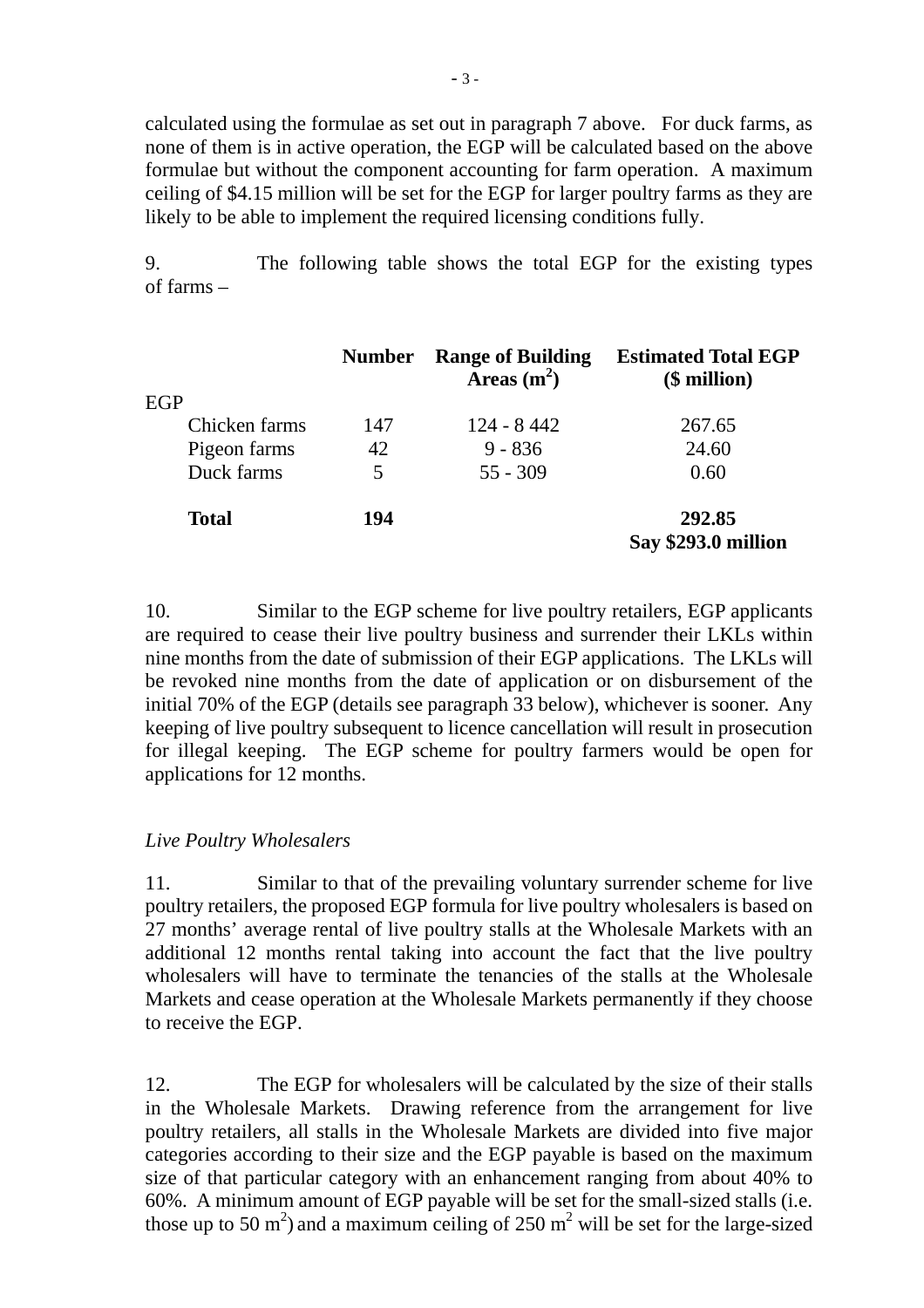stalls (i.e. those stalls over 200 m<sup>2</sup>) as the business volume of live poultry wholesalers does not increase proportionately with the increase in stall size.

13. The following table shows the EGP for various categories of stalls in the Wholesale Markets –

| Size of stalls as<br>assessed by AFCD<br>$(m^2)$ | Size for<br>calculating EGP<br>(m <sup>2</sup> ) | No. of stalls | <b>Proposed EGP after</b><br><b>Enhancement</b><br>\$) |
|--------------------------------------------------|--------------------------------------------------|---------------|--------------------------------------------------------|
| Up to $50$                                       | 50                                               | 75            | 383,363                                                |
| Above 50 - 100                                   | 100                                              | $\theta$      | 662,603                                                |
| Above $100 - 150$                                | 150                                              | 2             | 993,905                                                |
| Above $150 - 200$                                | 200                                              |               | 1,325,206                                              |
| Above 200                                        | 250                                              | 8             | 1,656,508                                              |
| <b>Total</b>                                     |                                                  | 86            | 45, 317, 305<br>Say \$45.5 million                     |

14. Wholesalers applying for EGP are required to cease their business at the Wholesale Markets and surrender their tenancy within six months from the date of application. The tenancy will be terminated six months from the date of application or on disbursement of the initial 70% of EGP, whichever is sooner. The poultry stall concerned will be repossessed by the Government after the termination of the tenancy. Rental, if already paid, for the remaining period after the date of termination of tenancy would be refunded.

15. To tie in with our policy to reduce the number of live poultry wholesalers, AFCD will stop leasing out any vacant stalls at the Wholesale Markets to new and existing tenants.

16. We would also waive the two-calendar-month advance notice requirement for the termination of market tenancies for those wholesalers participating in the voluntary surrender scheme. The EGP scheme for live poultry wholesalers would be open for applications for 12 months. The eligibility criteria for the EGP for live poultry wholesalers are at Enclosure 2.

*Live Poultry Transporters with monthly car park tenancies at the Wholesale Markets* 

17. As the surrender of licences/tenancies by live poultry farmers and wholesalers would inevitably affect the businesses of some live poultry transporters, we propose to provide EGP or loans to assist live poultry transporters in upgrading/converting their vehicles so as to transform their business from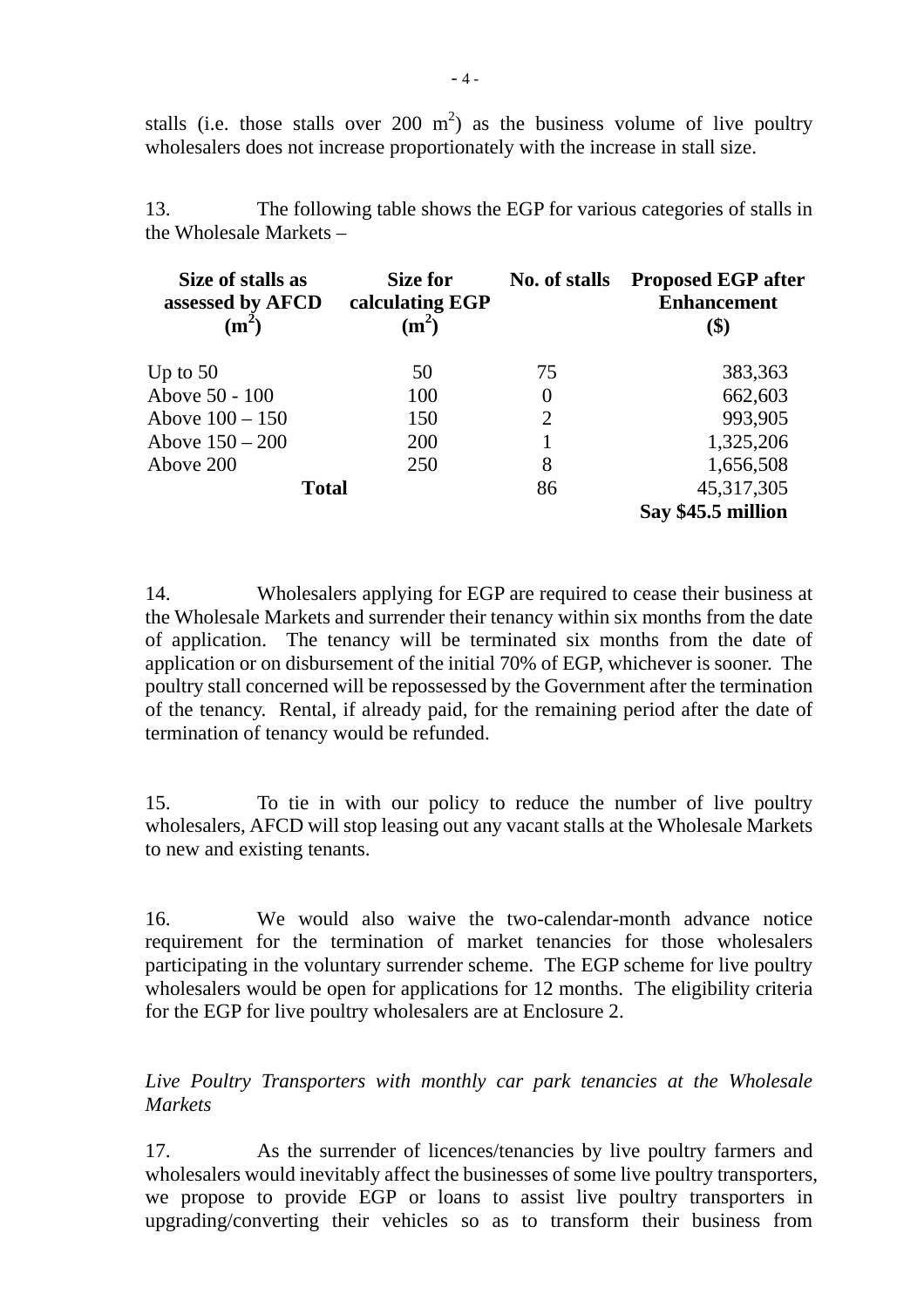transporting live poultry to transporting chilled/frozen poultry/meat or other business operations. Currently, there are two kinds of live poultry transporters those that have rented parking spaces at the Wholesale Markets on a monthly basis, and those that have not.

18. For those who have monthly car park rental at the Wholesale Markets, their situation is very similar to that of the live poultry wholesalers who rented a stall in the Wholesale Markets. As we propose to provide EGP for wholesalers, we are convinced that we should apply a similar arrangement to transporters who have monthly car park tenancies at the Wholesale Markets. The approved EGP will be disbursed to the applicant, subject to provision by the applicant of evidence<sup>1</sup> to the satisfaction of AFCD proving that the proposed vehicular upgrading/conversion work has been completed. With reference to the loan arrangement for live poultry retailers, we consider it prudent to set the amount of EGP at up to \$50,000 per vehicle. The EGP scheme for live poultry transporters would be open for applications for 12 months.

19. There would be about 120 eligible transporters and the financial commitment would be around \$6 million. EGP applicants are required to cease their live poultry transport business and surrender their car park tenancy within six months from the date of such application or on disbursement of the initial 70% of EGP, whichever is sooner. The concerned vehicle will not be allowed to enter the Wholesale Markets and the parking space concerned will be repossessed by the Government after the termination of the tenancy. Rental, if already paid, for the remaining period after the date of termination of tenancy would be refunded.

20. As to transporters that have not rented parking spaces, the proposed arrangement is set out in paragraph 27 below.

21. The Government has the absolute discretion not to entertain applications from farmers/wholesalers/transporters where the situation warrants. Their decision to surrender the LKLs/tenancies is binding on them and is irreversible once the LKL licensees/market tenants/car park tenants have entered into a contractual agreement with the Administration. However, if any licensee/tenant concerned fails to cease business as required under the agreement on the termination date, the Government will no longer be bound to pursue the agreement further and to provide the EGP.

 $\overline{a}$ 

<sup>1</sup> Acceptable evidence would include photos showing the situation of the vehicles before and after the conversion/upgrading work and an invoice/receipt showing the conversion/upgrading costs incurred for the full amount of EGP provided. Inspection of the vehicles by AFCD staff may be required if the documentary evidence provided by the tenant is considered insufficient. The vehicle proposed for conversion should meet the criteria set out in Enclosure 5.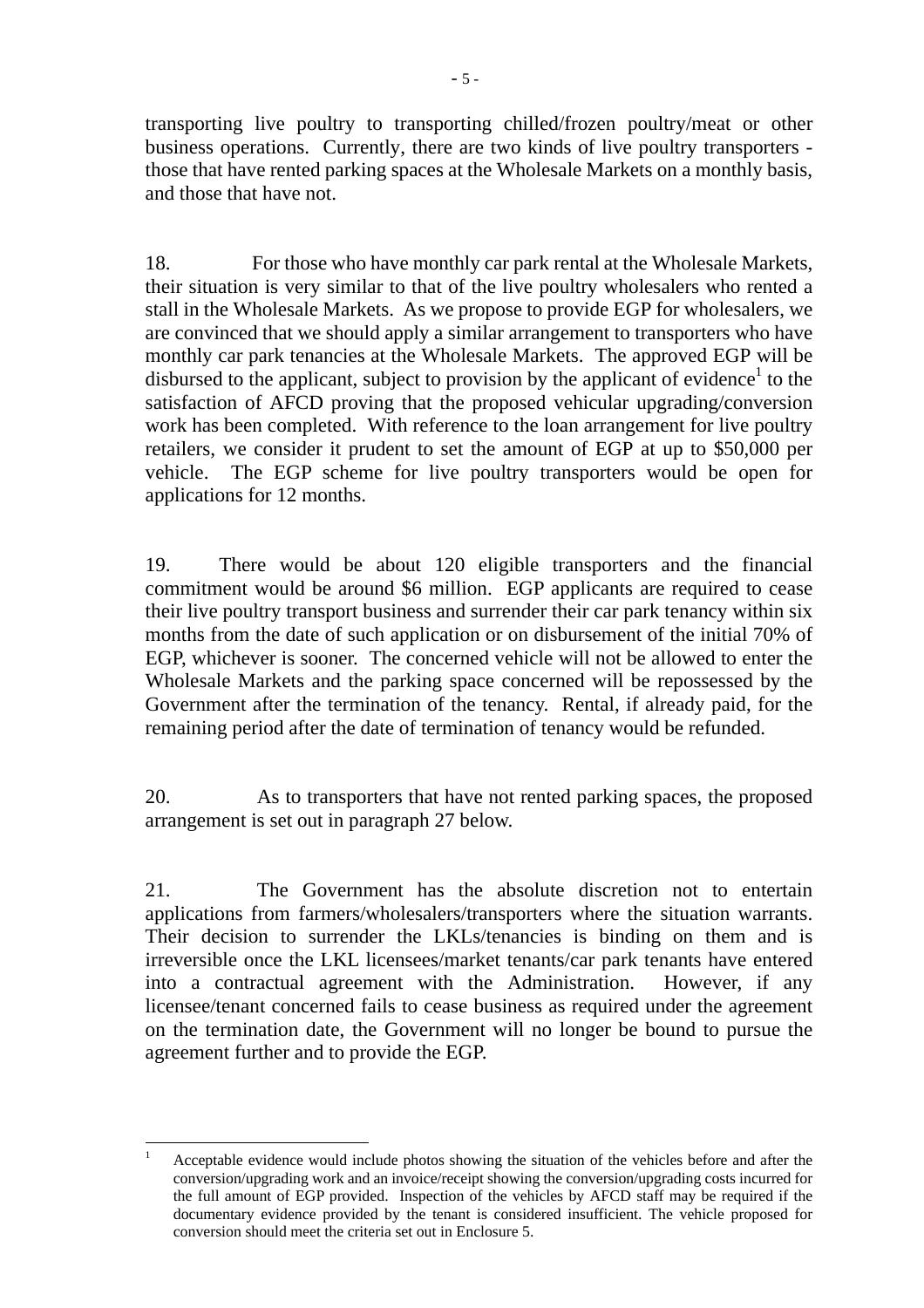22. If the live poultry farmer/wholesaler owes AFCD any outstanding loans/market rental, penalty or fees, or has failed to repay any loan and interest thereon under the loan schemes for live poultry farmers/wholesalers affected by the avian influenza outbreaks in 1997 and 2001, the Government will deduct the outstanding loan/rental, unpaid penalty and fees and interest thereon from the EGP payable to the licensee/wholesaler. Once a licensee/wholesaler has been granted the EGP, he/she will not be entitled to further financial assistance from Government for the live poultry trade, if any.

# **B. One-off grant for local workers of the live poultry farm, wholesale, retail and transport industry**

23. To assist those local workers of the live poultry farm, wholesale and transport industry (including vehicle drivers, if they are not the owner of the vehicle, and porters) who become unemployed as a result of their employers ceasing operation under the proposed voluntary surrender scheme, we propose to provide a one-off grant of \$18,000 to each worker. We estimate that there would be about 1 200 eligible recipients. The funding required for providing one-off grants to farm, wholesale and transport workers is around \$21.6 million.

24. If an affected worker re-enters the livestock trade after receiving the grant, he/she would not be eligible to reapply for it even if he/she has become unemployed again as a result of his/her employer's participation in any of the voluntary surrender schemes in relation to the livestock trade.

# **C. Retraining and one-off grants for live poultry retail workers**

25. As a matter of fairness, we propose to apply the same arrangements to those live poultry retail workers who become unemployed because of the voluntary surrender scheme, i.e. to provide a one-off grant of \$18,000 for each worker. Those retail workers who have already attended/signed up and received offer to attend retraining courses under the original scheme will no longer be eligible for the one-off grant under the new arrangement, irrespective of whether they have completed the course. However, qualified ex-workers previously registered by live poultry retailers in submitting their EGP applications but who have not attended/signed up and received offer to attend the retraining courses could also apply for the \$18,000 one-off grant within six months from the approval date of the proposed scheme for farmers/wholesalers/transporters if they remain unemployed at the time of their application for the one-off grant. As a consequence of the above arrangement, FEHD will also cease running the current retraining courses for live poultry retail workers and the associated arrangements (e.g. the provision of training allowance of \$8,000 and \$10,000 one-off grant after retraining for unemployed workers).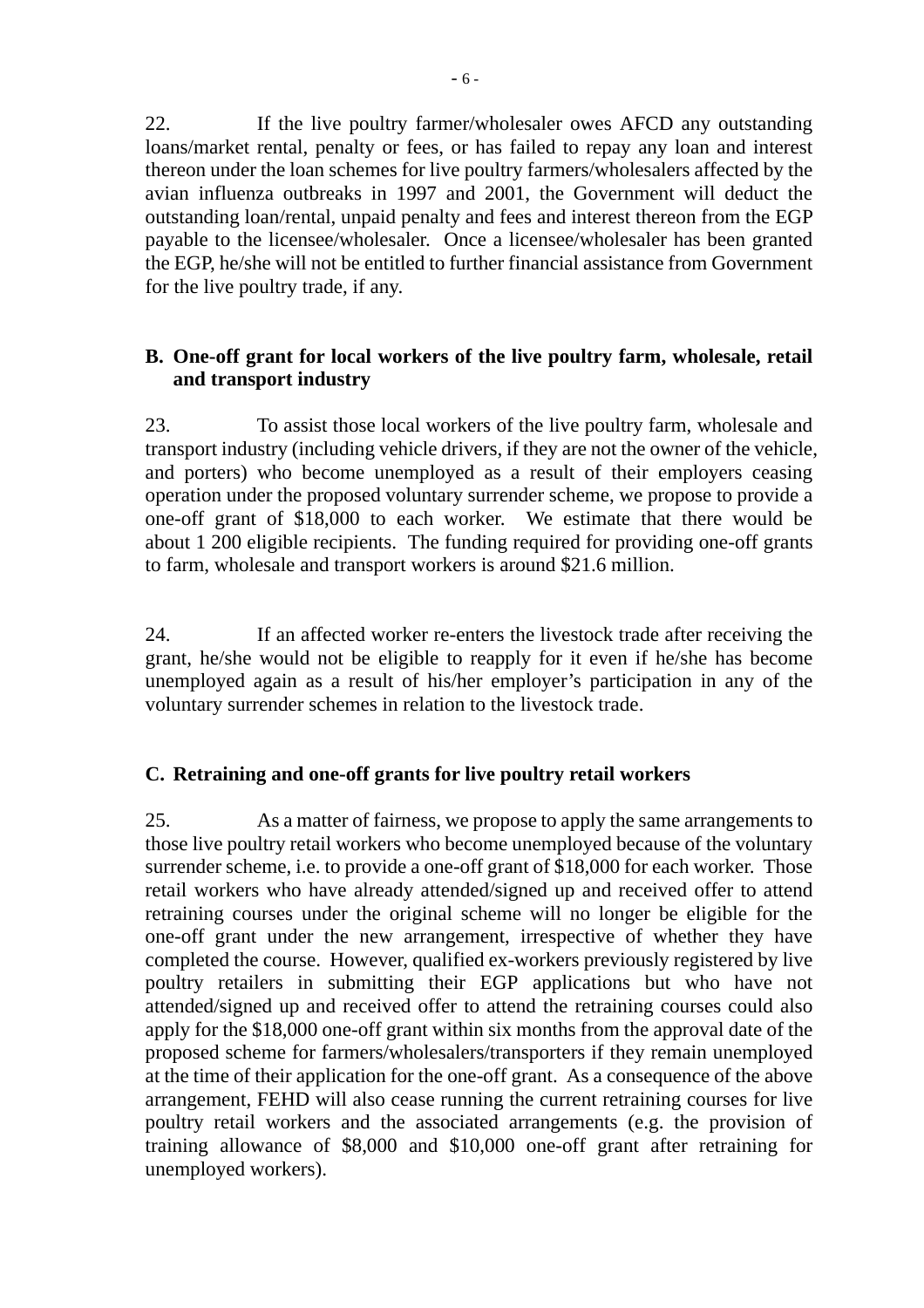26. Affected local workers of the live poultry farm, wholesale, retail and transport industry with further financial hardship would come under the Government's general protection for the unemployed. These unemployed local workers would be subject to the usual terms and conditions of the Comprehensive Social Security Assistance Scheme if they apply for such assistance. Where necessary, local workers can also apply to the Employee Retraining Board for employment retraining under the normal procedures.

# **D. Loans to live poultry transporters**

27. While those live poultry transporters who surrender their monthly car park tenancies at the Wholesale Markets are entitled to EGP, we propose to provide an unsecured loan of up to \$50,000 per vehicle for those without a monthly car park tenancy at the Wholesale Markets for upgrading/converting their vehicles for conveying chilled/frozen products or for other business operations. Loan applicants are required to cease their live poultry transport business within six months from the date of application or on disbursement of the loan, whichever is sooner. Upon cessation of operation, the loan applicant's vehicle will be refused entry to the Wholesale Markets for the purpose of live poultry transport. The Government has the absolute discretion not to entertain any loan application where the situation warrants. The transporters' decision to cease operation is binding on them and is irreversible once borrowers have entered into a contractual agreement with the Government. However, if any borrower fails to cease business as required under the agreement on the termination date, the Government will no longer be bound to pursue the agreement further and to provide the loan facility.

28. The loans, to be released to the approved applicants as a lump sum, should attract an annual interest at the Government's "no gain, no loss" interest rate<sup>2</sup> and be repayable in 24 equal monthly instalments, beginning six months after the draw-down of the loan. Interest will accrue upon drawdown and be paid together with each instalment. We estimate that there would be about 280 live poultry transporters who have not rented monthly parking spaces in the Wholesale Markets. It is difficult to give an accurate estimate of the number of live poultry transporters who would apply for the loans. For budgetary purpose, we have assumed a 100% take up rate. As such, a commitment amounting to \$14 million will be required for this purpose. The loan scheme for live poultry transporters would be open for applications for 12 months.

29. Under this proposed scheme, any person receiving EGP will not be allowed to receive the one-off grant, and vice versa. Likewise, any person receiving loans will not be allowed to receive the one-off grant, and vice versa.

 $\overline{2}$ <sup>2</sup> The Government's "no-gain-no-loss" interest rate is set at 2.308% below the average best lending rate of the note-issuing banks. The current "no-gain-no-loss" rate is 3.525% per annum.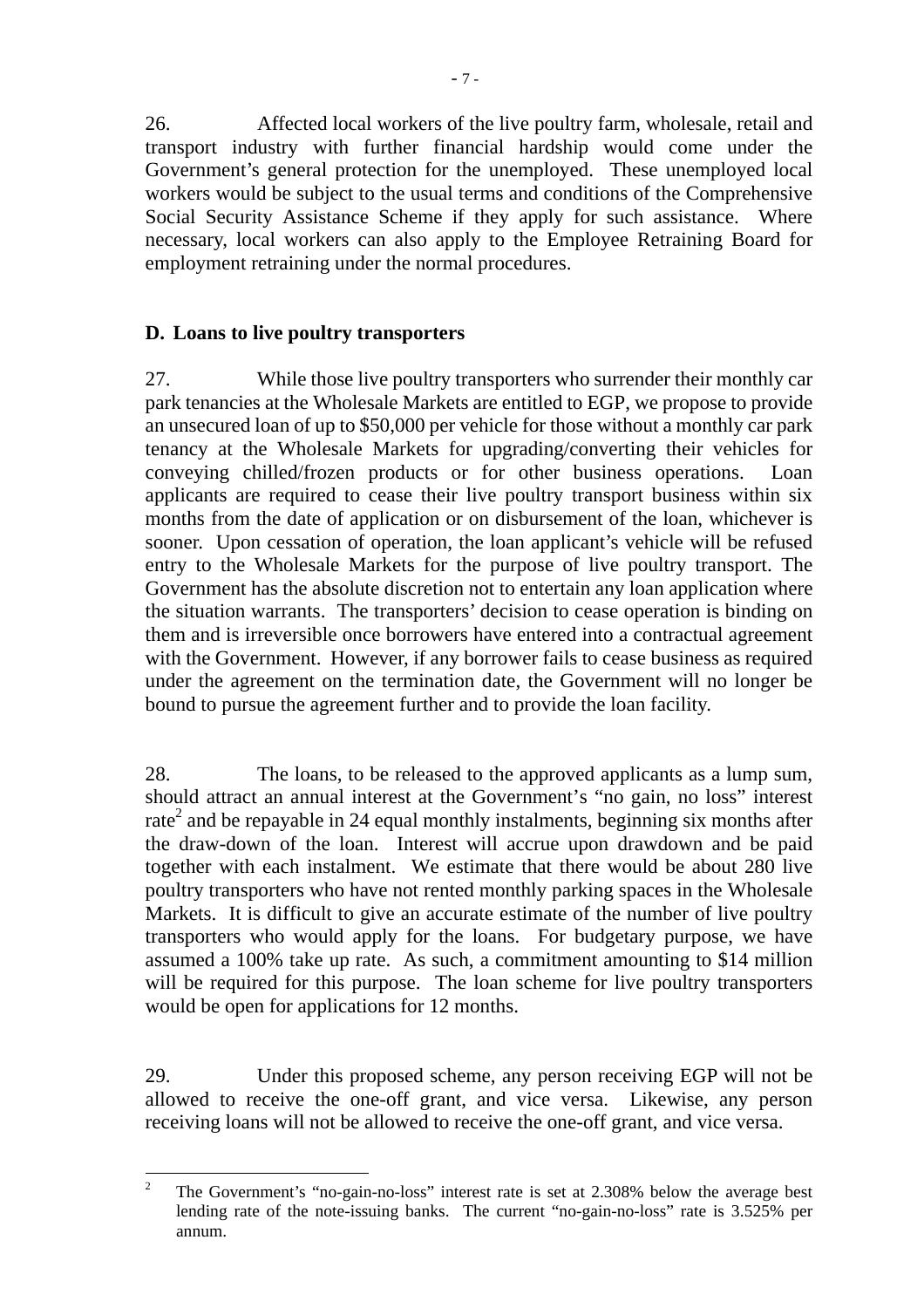## **E. Extend the application deadline for the voluntary surrender scheme for live poultry retailers**

30. On 2 July 2004, the FC approved the creation of non-recurrent commitments of about \$320 million for the Government to introduce a one-year incentive package to provide EGP to live poultry retailers to encourage them to surrender their licences/tenancies as appropriate and cease operation permanently on a voluntary basis. The FC also approved a loan commitment of \$9 million for making loan to retailers who wish to continue operating to upgrade the hygiene condition of their shops. The FEHD, which is responsible for administering this incentive package, invited live poultry retailers to submit EGP applications within the one-year period from 13 July 2004 to 12 July 2005. Since the implementation of the voluntary scheme for live poultry farmers, wholesalers and transporters will have significant impact on the local supply of live poultry and hence the business operations of the live poultry retailers, it is proposed that the application deadline for the voluntary surrender scheme for live poultry retailers should be extended to tally with the application deadline for the scheme for the live poultry farmers, wholesalers and transporters. This proposal would also to a certain extent address the concerns of those live poultry retailers currently operating in private premises and public housing shopping centres/markets under the management of single operators who would like to join the scheme but are unable to cease business until the expiry of their current tenancy agreements.

31. Similarly, the Government will also extend the application deadline for the loan scheme for live poultry retailers to upgrade hygiene condition to tally with the application deadline for the voluntary surrender scheme for live poultry farmers, wholesalers and transporters.

**X X X X X X X X X X**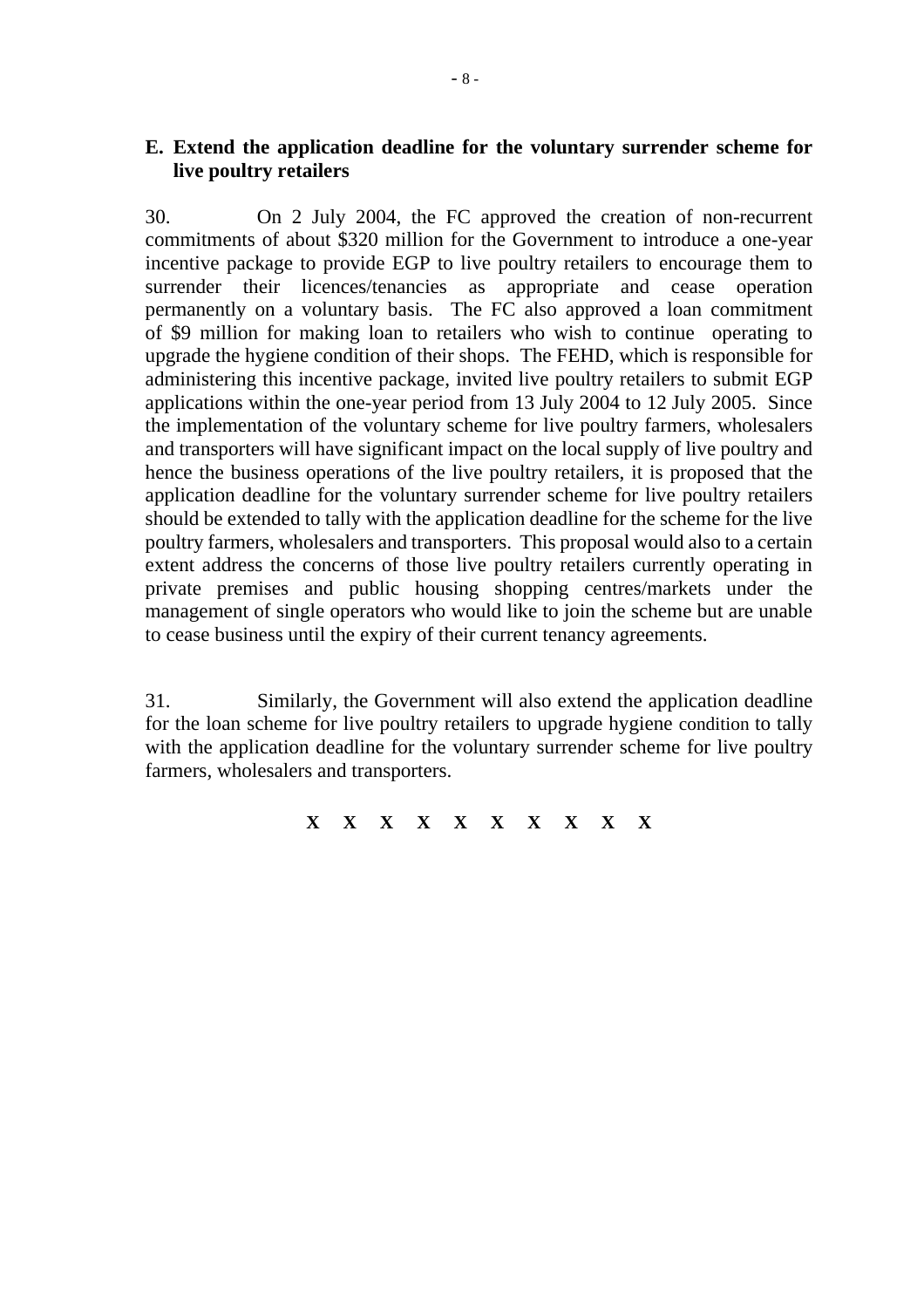### **Extract from the Report of the** Panel on Food Safety and Environmental Hygiene on its duty visit to study the operation of poultry slaughtering in **Singapore and Kuala Lumpur**

#### **Chapter 5 - Observations**

#### General

The delegation is of the view that the information obtained during the  $5.1$ visit on poultry slaughtering and food safety measures has provided useful reference for Hong Kong. The observations of the delegation are given in the following paragraphs.

#### **Poultry slaughtering process**

The delegation is impressed by the advanced technology adopted by the  $5.2$ two poultry slaughtering plants which they visited in Singapore and Kuala Lumpur. The delegation finds both the water-chilled and air-chilled technologies in processing carcasses impressive, and the latter technology more The slaughtering process reduces human contamination as a result advanced. of the minimal physical contact. Particularly noteworthy is the attention given to the hygienic principles in design implemented by these plants in segregating "dirty" and "clean" operations, and the requirement for workers to don protective clothing and to undergo hand and boot wash when entering the processing area.

The delegation is highly impressed by the stringent monitoring by the 5.3 AVA in Singapore over the regulation of the overall operation and the slaughtering process, and over the requirement for poultry slaughter-houses to comply with the relevant legislation. AVA has also taken active precautionary measures to prevent and control the outbreak of avian influenza in Singapore.

The delegation notes that the dressed chickens should be chilled down to  $5.4$ 4°C after they have been shackled in high temperature, and the practice in Singapore is to bring down the temperature of the carcasses within 30 minutes As the Hong Kong Special Administrative Region after shackling. Government has proposed that freshly slaughtered or "warm" chickens would be delivered to customers within two hours in Hong Kong, the delegation has doubt over the viability of this proposal as bacteria can multiply rapidly.

### Poultry slaughtering plants

The delegation has noted that although the slaughtering of live chickens  $5.5$ in Singapore has to be carried out in a poultry slaughtering plant licensed by the AVA, such slaughtering is not handled centrally by one single plant. There are 10 plants in different locations in Singapore for slaughtering live chickens.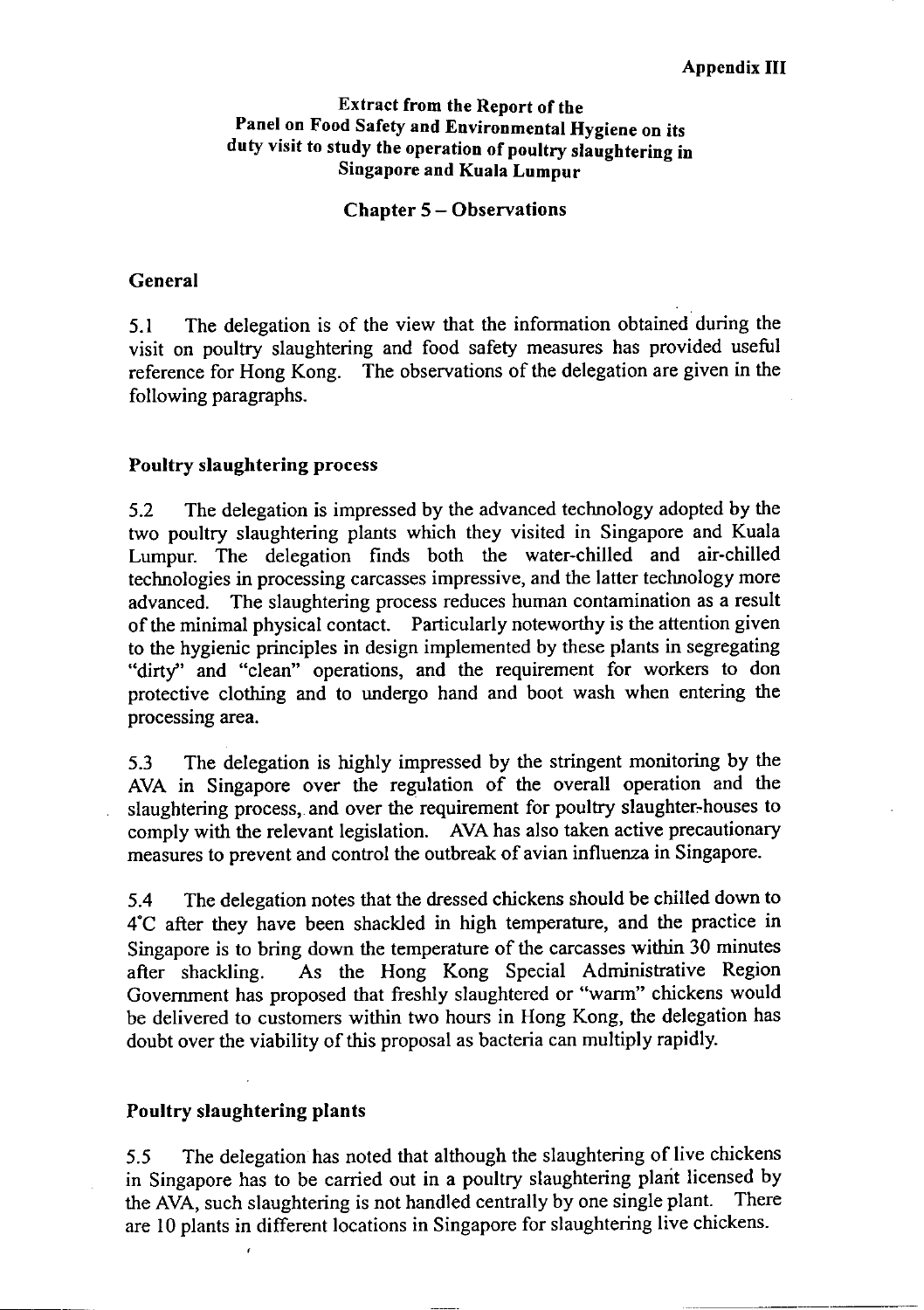To minimise environmental impact, the delegation notes that the poultry 5.6 slaughtering plants are located away from residential areas and the vehicles transporting live poultry pass through as few residential areas as possible.

As regards the viability of the poultry slaughtering plants, the delegation 5.7 has noted that the banning of chilled chickens from Malaysia to Singapore is one of the main reasons attributing to their viability in Singapore. The delegation has also noted that the major competition faced by suppliers of chilled chickens in Singapore is from frozen chickens.

# Markets/hawker centres in Singapore

The delegation has found the measures adopted by the NEA in 5.8 Singapore very effective in ensuring food safety at the retail end. These include the requirement for meat stallholders to equip their stalls with display chillers for the sale of pork, poultry, beef and mutton, for all food handlers to attend basic food hygiene course and pass examination, be vaccinated against typhoid, and go for tuberculosis screening for those age 45 and above, and the adoption of a grading system to let the public know the hygiene standards of the cooked food stalls they patronise.

The delegation also finds the hygiene standards of markets/hawker 5.9 centres they visited to be of a very high standard. This is attributed to the proactive health education and dialogue which the Singapore Government has conducted to raise the awareness of the public and the trade about the importance of environmental hygiene and food safety. Members consider particularly commendable the Hawker Centres Upgrading Programme launched by the NEA in 2001 at an estimated cost of S\$420 million to upgrade all Government markets/hawker centres over a period of 10 years. In addition, the arrangement for stallholders in Government markets to be allowed to prepare siu mei at their stalls is a testament of the flexible approach adopted by the NEA to meet the demand of consumers.

### Conclusion

5.10 The delegation has found the visit to Singapore and Kuala Lumpur very The detailed briefings and exchange of views enlightening and useful. between the delegation and the officials and executives in Singapore and Kuala Lumpur have provided useful reference when Members consider the Government's proposal for the setting up of a central poultry slaughtering system in Hong Kong.

**Council Business Division 2** Legislative Council Secretariat 15 September 2006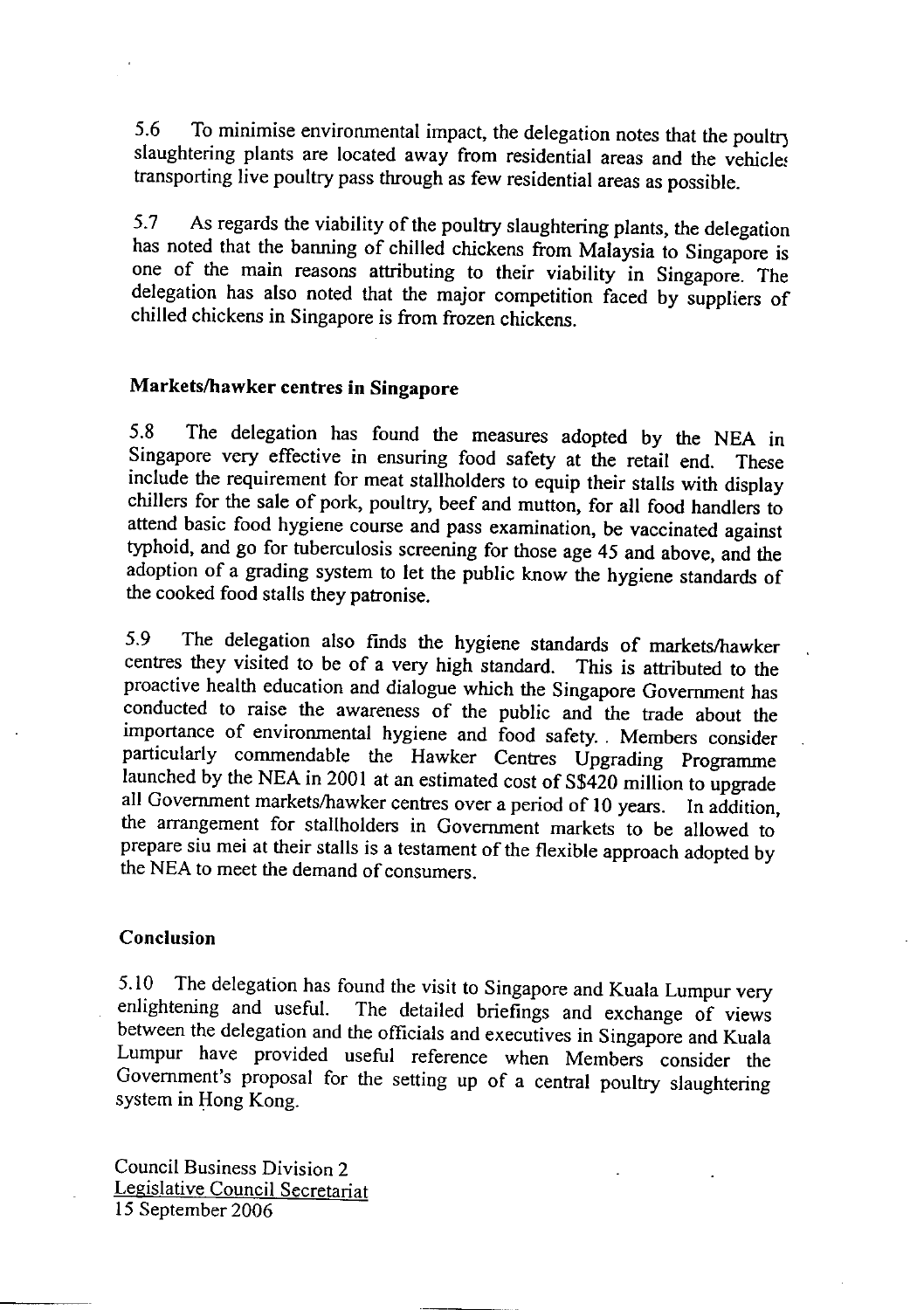## Wording of the motion moved by Hon Tommy CHEUNG Yu-van and passed at the joint meeting of the FSEH Panel and the HS Panel on 17 June 2006

"就內地多次發生人類感染禽流感個案,政府禁止內地活禽鳥進口的 決定,對香港從事活家禽批發、運輸、零售、飼養行業構成嚴重打 擊,食物安全及環境衞生事務委員會及衞生事務委員會聯席會議現 促請政府:

- $(a)$ 設立緊急援助基金,對受政府政策影響的業界提供榜助或低 息貸款以助業界渡時艱;
- $(b)$ 在禁止內地活家禽和觀賞鳥進口期間,向政府轄下的批發及 零售市場內的租戶提供孕租;
- $(c)$ 即時檢討活家禽零售、農場和批發行業自動退回牌照政策; 及
- $(d)$ 對非長期僱用的工人立即發放緊急援助金。"

# (English translation)

"That, in view of the repeated occurrence of human infection of avian influenza in the Mainland and the Government's decision to suspend the import of live poultry and birds from the Mainland, which seriously affect the live poultry wholesaling, transportation, retailing and farming trades, the joint meeting of the Panel on Food Safety and Environmental Hygiene and Panel on Health Services urge the Government to -

- $(a)$ set up an emergency relief fund to provide assistance or low interest loans to traders affected by the Government's policy so as to tide them over the crisis:
- waive the rents of stall lessees in the Government's wholesale and  $(b)$ retail markets during the suspension of the import of live poultry and pet birds from the Mainland:
- $(c)$ immediately review the policy of voluntary surrender of licences by live poultry retailers, farmers and wholesalers; and
- $(d)$ immediately provide emergency relief to workers not under continuous employment."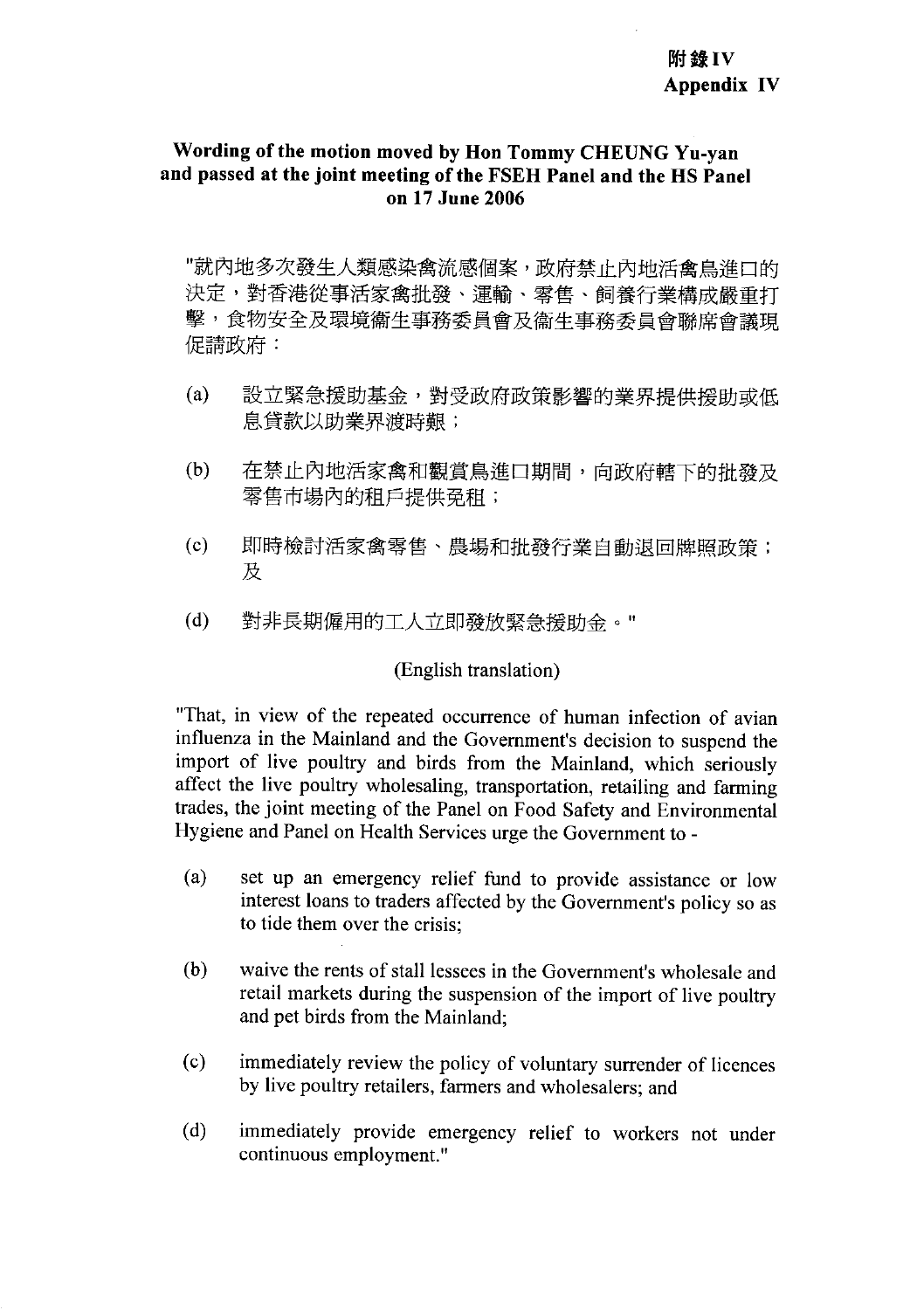# **Appendix V**

# **Relevant Papers/Documents**

| <b>Meeting</b>      | <b>Meeting Date</b> | <b>Papers/Motion Passed/Council</b><br><b>Question</b>                                                                                                              |
|---------------------|---------------------|---------------------------------------------------------------------------------------------------------------------------------------------------------------------|
| Legislative Council | 3 March 2004        | Motion on "Restoring the public's<br>confidence in consuming live poultry"<br>moved by Hon Tommy CHEUNG<br>Yu-yan                                                   |
|                     | 9 June 2004         | Oral question on "Import of chickens"<br>from the Mainland" raised by Hon<br><b>WONG Yung-kan</b>                                                                   |
|                     | 6 July 2005         | Oral question on "Avian flu hazards<br>posted by migratory birds" raised by<br><b>Hon Vincent FANG</b>                                                              |
|                     | 2 November 2005     | Oral question on "Preventing of a local<br>outbreak of human infection of avian<br>influenza" raised by Hon Andrew<br><b>CHENG Kar-foo</b>                          |
|                     |                     | 23 November 2005 Oral question on "Closure of borders in<br>the event of an outbreak of human<br>infection of avian influenza" raised by<br>Hon Tommy CHEUNG Yu-yan |
|                     |                     | 30 November 2005 Motion on "Preventing avian<br>influenza" moved by Hon Fred LI<br>Wah-ming                                                                         |
|                     |                     | Written question on "Preparation for<br>the avian flu pandemic" raised by Dr<br>Hon KWOK Ka-ki                                                                      |
|                     |                     | Written question on "Use of Chinese"<br>medicines in the fight against human<br>infection of avian influenza" raised by<br>Hon LI Kwok-ying                         |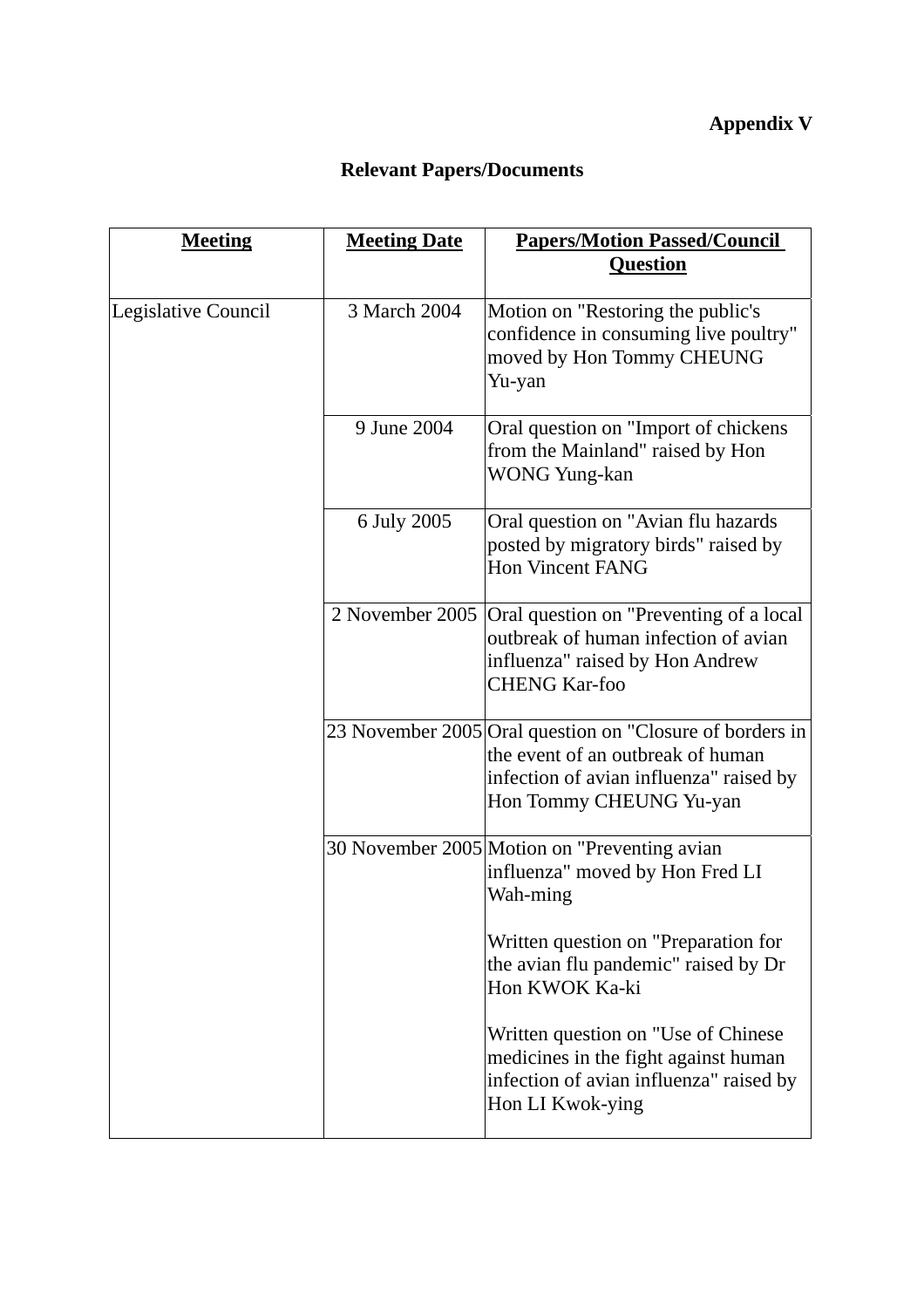|                          | 1 March 2006  | Oral question on "Banning sale of live<br>poultry and implementing centralized<br>slaughtering for live poultry" raised by<br>Hon WONG Yung-kan                                                                                                                                                |
|--------------------------|---------------|------------------------------------------------------------------------------------------------------------------------------------------------------------------------------------------------------------------------------------------------------------------------------------------------|
|                          | 8 March 2006  | Written question on "Public's access to<br>information of carcasses of dead birds<br>found to be carrying H5N1 avian<br>influenza virus" raised by Hon LAU<br>Kong-wah                                                                                                                         |
|                          | 10 May 2006   | Oral question on "Measures to<br>segregate live poultry from customers"<br>raised by Hon Vincent FANG                                                                                                                                                                                          |
|                          | 5 July 2006   | Motion for adjournment on "Preventive<br>and control measures adopted and<br>emergency assistance provided to the<br>trades by the Administration with<br>regard to the repeated occurrence of<br>human infection of avian influenza in<br>the Mainland" raised by Dr Hon<br><b>KWOK Ka-ki</b> |
|                          | 12 July 2006  | Oral question on "Future use of<br>Cheung Sha Wan Temporary<br>Wholesale Poultry Market" raised by<br><b>Hon Vincent FANG</b>                                                                                                                                                                  |
|                          |               | 29 November 2006 Motion on "Relief measures and<br>compensation policies for the live<br>poultry trades" moved by Hon Tommy<br><b>CHEUNG Yu-yan</b>                                                                                                                                            |
| <b>Finance Committee</b> | 26 March 2004 | FCR(2003-04)67<br>Subhead 700 General other<br>non-recurrent<br>New Item "Ex-gratia payment to live<br>poultry operators affected by outbreak<br>of avian influenza in the region"<br>(Approved)                                                                                               |
|                          |               | Minutes of meeting $- LC$ Paper No.<br>FC 85/03-04                                                                                                                                                                                                                                             |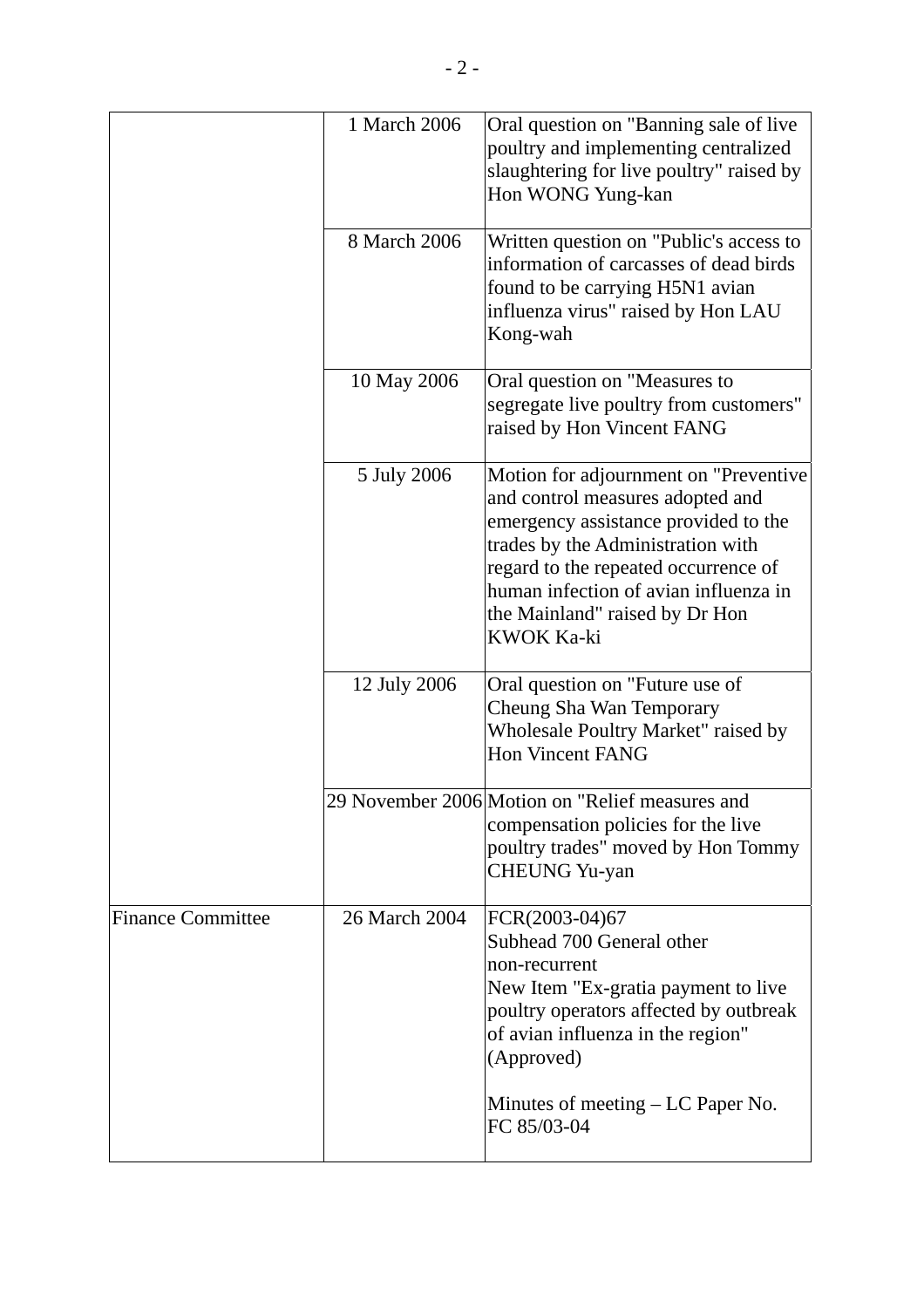|                                                                          | 2 July 2004 | FCR(2004-05)25                                                                                                                                                                                                                                                                                      |
|--------------------------------------------------------------------------|-------------|-----------------------------------------------------------------------------------------------------------------------------------------------------------------------------------------------------------------------------------------------------------------------------------------------------|
|                                                                          |             | Subhead 700 General non-recurrent<br>New Item "Ex-gratia payment to live<br>poultry retailers surrendering their<br>licences with endorsement to sell live<br>poultry or public market tenancies"<br>New Item "Re-training and one-off<br>grants to assist affected live poultry<br>retail workers" |
|                                                                          |             | Loan Fund – Head 262 Primary<br>products<br>New Subhead "Loans to live poultry<br>retailers" (Approved)                                                                                                                                                                                             |
|                                                                          |             | Minutes of meeting $- LC$ Paper No.<br>FC 112/03-04                                                                                                                                                                                                                                                 |
|                                                                          | 8 July 2005 | FCR(2005-06)28<br>Ex-gratia payment/loans for live<br>poultry farmers, wholesalers, retailers,<br>retail workers and transporters to<br>surrender their licences/tenancies<br>and/or cease operation on a permanent<br>basis (Approved)                                                             |
|                                                                          |             | Minutes of meeting $- LC$ Paper No.<br>FC 7/05-06                                                                                                                                                                                                                                                   |
| Panel on Food Safety and<br><b>Environmental Hygiene</b><br>(FSEH Panel) |             | 12 February 2004   Administration's paper - Paper Nos.<br>$CB(2)$ 1306/03-04(01) &<br>CB(2) 1332/03-04(01)                                                                                                                                                                                          |
|                                                                          |             | Minutes of meeting<br>LC Paper No. CB(2) 2283/03-04                                                                                                                                                                                                                                                 |
|                                                                          |             | 16 February 2004 Minutes of meeting<br>LC Paper No. CB(2) 2947/03-04                                                                                                                                                                                                                                |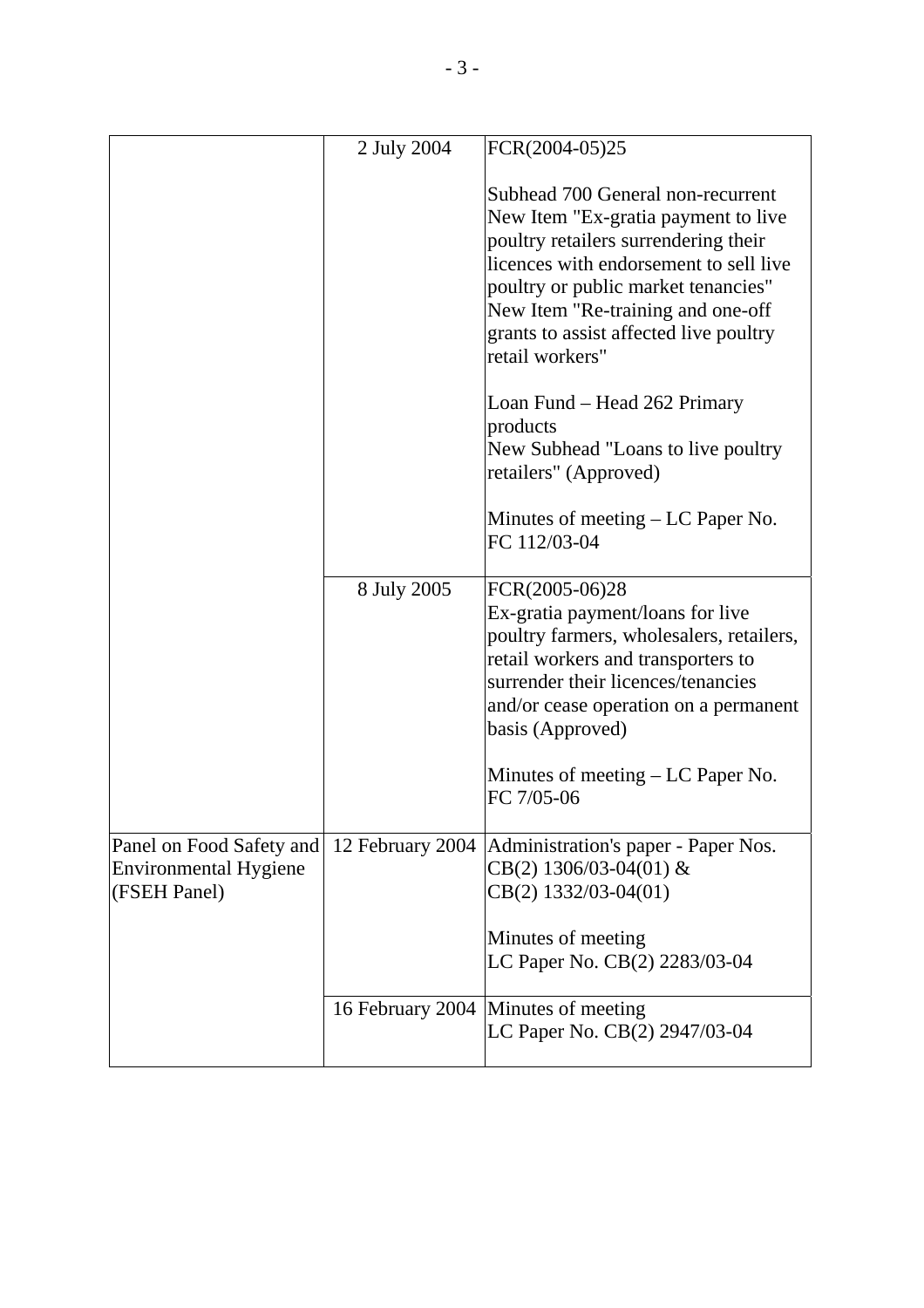| 25 February 2004 | Administration's papers - Paper No.<br>$CB(2)$ 1382/03-04(05) &<br>CB(2) 1493/03-04(01)                                                                                        |
|------------------|--------------------------------------------------------------------------------------------------------------------------------------------------------------------------------|
|                  | Minutes of meeting<br>LC Paper No. CB(2) 2090/03-04                                                                                                                            |
| 10 March 2004    | Minutes of meeting<br>LC Paper No. CB(2) 2225/03-04                                                                                                                            |
| 19 March 2004    | Minutes of meeting<br>LC Paper No. CB(2) 2114/03-04                                                                                                                            |
| 2 April 2004     | Consultation paper provided by the<br>Administration on "Prevention of avian<br>influenza : Consultation on long term<br>direction to minimize the risk of human<br>infection" |
|                  | Administration's paper - Paper No.<br>CB(2) 1930/03-04(01)                                                                                                                     |
|                  | Minutes of meeting<br>LC Paper No. CB(2) 2777/03-04                                                                                                                            |
| 15 April 2004    | Minutes of meeting<br>LC Paper No. CB(2) 3040/03-04                                                                                                                            |
| 27 April 2004    | Minutes of meeting<br>LC Paper No. CB(2) 2812/03-04                                                                                                                            |
| 25 May 2004      | Administration's paper - Paper No.<br>$CB(2)$ 2492/03-04(05)                                                                                                                   |
|                  | Minutes of meeting<br>LC Paper No. CB(2) 2949/03-04                                                                                                                            |
| 4 June 2004      | Minutes of meeting<br>LC Paper No. CB(2) 3243/03-04                                                                                                                            |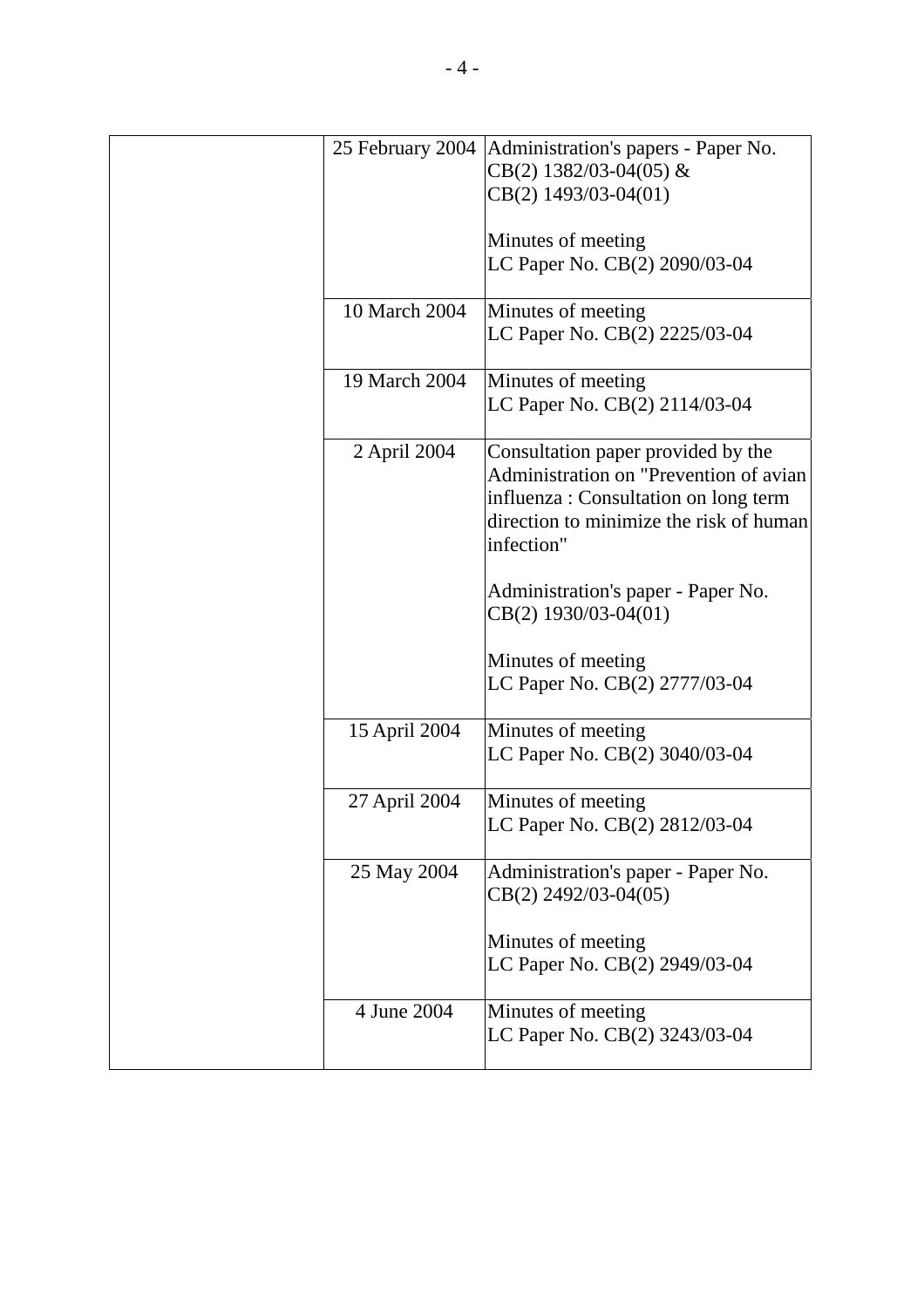| 26 October 2004                      | Administration's paper - Paper No.<br>$CB(2) 75/04-05(03)$                                                                                                                                           |
|--------------------------------------|------------------------------------------------------------------------------------------------------------------------------------------------------------------------------------------------------|
|                                      | Background paper prepared by the<br>LegCo Secretariat - Paper No.<br>$CB(2)$ 75/04-05(04)                                                                                                            |
|                                      | Minutes of meeting<br>LC Paper No. CB(2) 289/04-05                                                                                                                                                   |
|                                      | Follow-up papers provided by the<br>Administration<br>on<br>the<br>voluntary<br>surrender scheme for live poultry<br>retailers - Paper Nos.<br>$CB(2)$ 1189/04-05(01)-(03) & CB(2)<br>1448/04-05(01) |
| 11 January 2005                      | Administration's paper - Paper No.<br>$CB(2)$ 566/04-05(03)                                                                                                                                          |
|                                      | Minutes of meeting<br>LC Paper No. CB(2) 758/04-05                                                                                                                                                   |
| 7 April 2005                         | Administration's paper - Paper No.<br>$CB(2)$ 1042/04-05(01)                                                                                                                                         |
| 14 June 2005                         | Administration's paper - Paper Nos.<br>$CB(2)$ 1675/04-05(01)<br>CB(2) 1860/04-05(04)                                                                                                                |
|                                      | Background brief prepared by the<br>LegCo Secretariat - Paper No.<br>$CB(2)$ 1860/04-05(05)                                                                                                          |
|                                      | Minutes of meeting<br>LC Paper No. CB(2) 2563/04-05                                                                                                                                                  |
| 17 October 2005<br>(Policy briefing) | Administration's paper - Paper No.<br>$CB(2)$ 26/05-06(01)                                                                                                                                           |
| 31 October 2005                      | Administration's paper - Paper Nos.<br>$CB(2)$ 199/05-06(01)<br>$CB(2)301/05-06(01)$                                                                                                                 |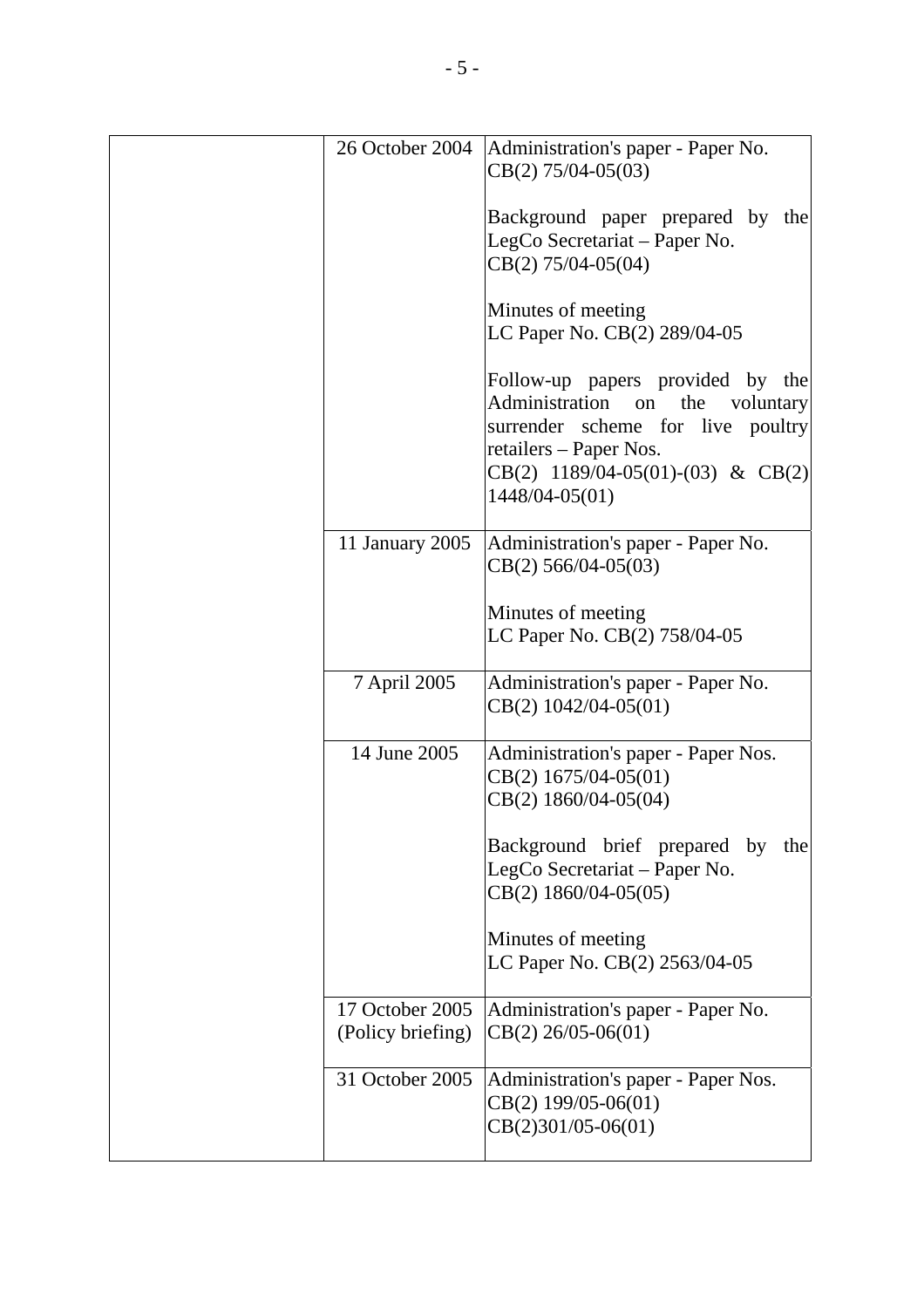|                                                                       | 7 February 2006                      | Administration's paper - Paper Nos.<br>$CB(2)$ 1042/05-06(01)<br><b>HWF(F) CR 5/6/1</b>        |
|-----------------------------------------------------------------------|--------------------------------------|------------------------------------------------------------------------------------------------|
|                                                                       | 14 March 2006                        | Administration's paper - Paper No.<br>$CB(2)$ 1335/05-06(03)                                   |
|                                                                       |                                      | Background brief prepared by<br>the<br>LegCo Secretariat – Paper No.<br>$CB(2)$ 1335/05-06(05) |
|                                                                       |                                      | Minutes of meeting<br>LC Paper No. CB(2) 1928/05-06                                            |
|                                                                       | 11 April 2006                        | Administration's paper - Paper No.<br>$CB(2)$ 1663/05-06(03)                                   |
|                                                                       |                                      | Minutes of meeting<br>LC Paper No. CB(2) 2114/05-06                                            |
|                                                                       | 11 July 2006                         | Administration's paper - Paper No.<br>$CB(2)$ 2663/05-06(03)                                   |
|                                                                       |                                      | Minutes of meeting<br>LC Paper No. CB(2) 3179/05-06                                            |
|                                                                       | 13 October 2006<br>(Policy briefing) | Administration's paper - Paper No.<br>$CB(2)$ 30/06-07(01)                                     |
|                                                                       |                                      | Minutes of meeting<br>LC Paper No. CB(2) 468/06-07                                             |
| Joint Meeting of FSEH<br>Panel and Panel on<br><b>Health Services</b> | 14 March 2005                        | Administration's paper - Paper No.<br>CB(2) 1042/04-05(01)                                     |
|                                                                       |                                      | Minutes of meeting<br>LC Paper No. CB(2) 1463/04-05                                            |
|                                                                       |                                      | 5 November 2005   Administration's paper - Paper No.<br>$CB(2)$ 294/05-06(01)                  |